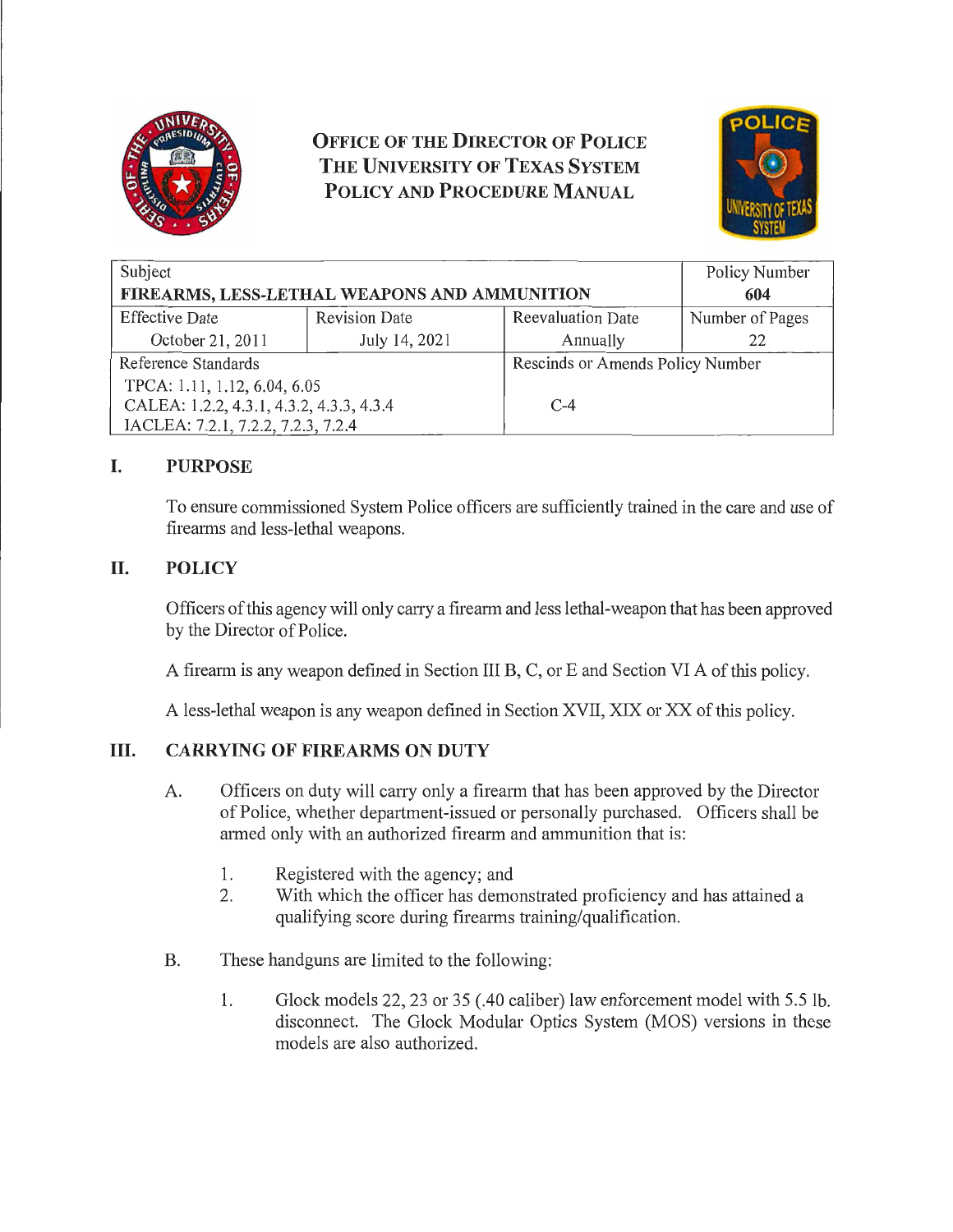- 2. Glock models 17, 19, 34 or 45 (9 mm) law enforcement model with 5.5 lb. disconnect. The Glock Modular Optics System (MOS) versions in these models are also authorized.
- 3. Glock models 26, 43X, and 48 (9mm) and 27 (.40 caliber) law enforcement model with 5.5 lb. disconnect are authorized for officers assigned primarily<br>to non-uniformed (plainclothes) assignments such as criminal to non-uniformed (plainclothes) assignments investigations. The Glock models 26, 27, 43X, and 48 are not authorized for uniformed assignments as the primary handgun.
- 4. The canying of revolvers as an on duty firearm is specifically prohibited and there is no grandfathering provision available.
- 5. Handguns may have night sights and/or flashlights attached to the weapon.
- 6. Duty Pistol Miniaturized Red Dot Systems (MRDS)
	- a. Officers who have successfully completed a TCOLE approved Duty Pistol Miniaturized Red Dot course are authorized to cany the MRDS. Officers must show proficiency with both the MRDS and backup iron sights on the UTSP Pistol Qualification courses prior to canying the weapon.
	- b. Only the Glock Modular Optics System (MOS) factory pistols specifically designed to accept Pistol Mounted Optics are authorized for duty. Aftermarket milled slides are prohibited.
	- c. The following manufacturer/model Duty Pistol Miniaturized Red Dot Systems (MRDS) sighting systems are approved for duty:
		- 1. Aimpoint (ACRO P-1)
		- 2. Holosun (507C, 508T, & 509T)
		- 3. Leupold (Delta Point PRO)
		- 4. Trijicon RMR (Manual adjust LED models only)
	- d. Iron Sights:
		- 1. Duty Pistol Miniaturized Red Dot Systems (MRDS) weapons must be equipped with backup iron sights and be useable in the event of an optic or battery failure.
		- 2. Officers approved to carry a Duty Pistol Miniaturized Red Dot Systems (MRDS) must also demonstrate proficiency with use of their back-up iron sights during the required transitional training course and during the UTSP Pistol Qualification courses
- C. Shoulder firearms, whether issued by the agency or personally owned, are limited to:
	- 1. 12 gauge pump or semi-automatic Shotgun
	- 2. 5.56 NATO/.223 or .308 semiautomatic Patrol Rifle
	- 3. 5.56 NATO/.223 or .308 semiautomatic or bolt action Precision Rifle
	- 4. The Patrol Rifle and/or shotgun may have a sling, optical sight, optic magnifier or scope not to exceed 5x, night sights, and/or flashlight attached.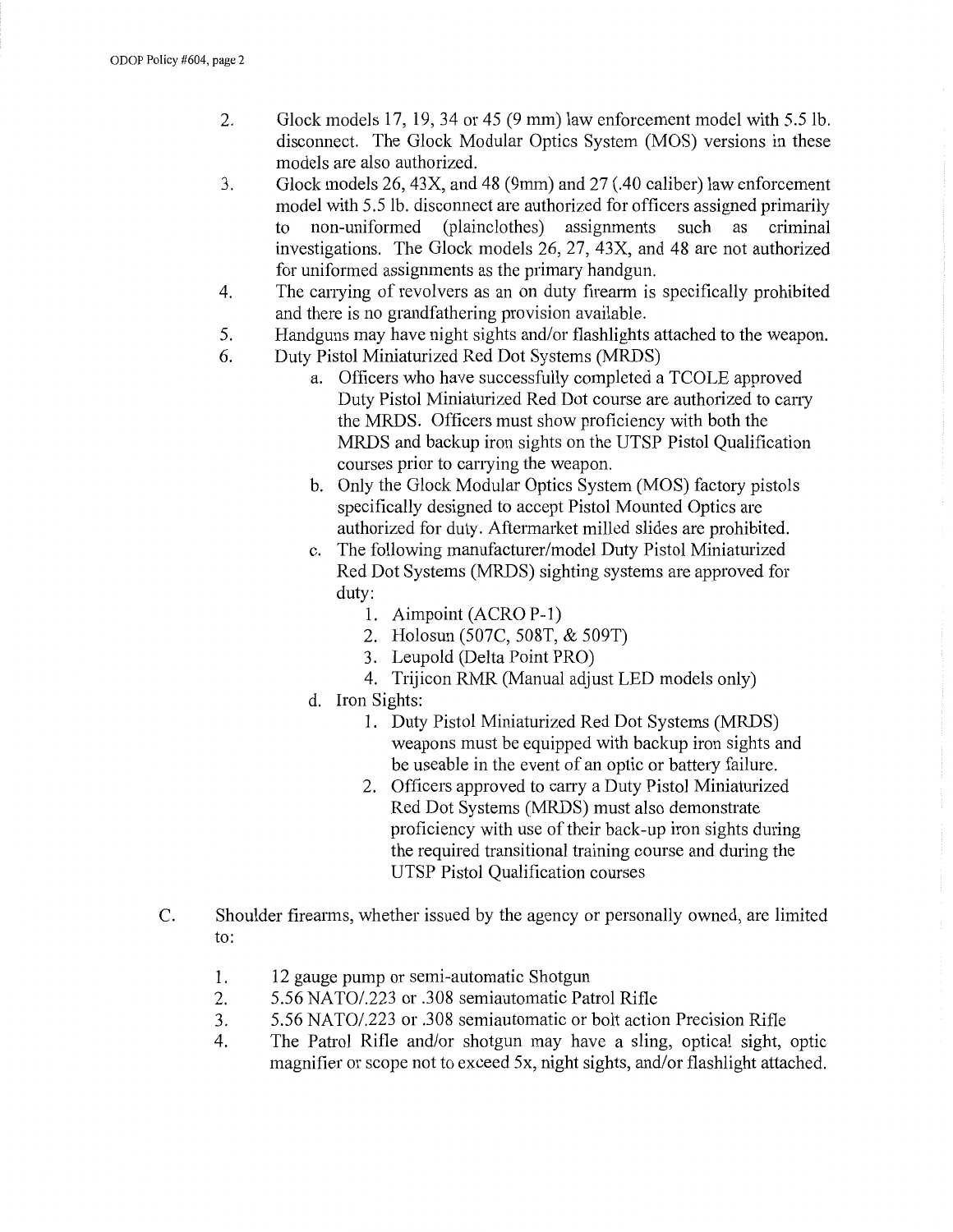- 5. Battery Assist Levers, Ambidextrous Safeties, and Extended Charging Handles have also been approved for rifles after being inspected for proper installation by institution armorer, firearms proficiency officer, or firearms instructor.
- 6. All Patrol Rifles (state issued or personally owned) must have a commercially manufactured non-adjustable trigger with the product description of a trigger pull not less than 4 lbs. Any changes to this trigger are prohibited.
- D. No modifications or alterations other than those listed in III B and C may be made without written approval of the Director of Police.
- E. Weapons capable of firing in other than conventional semi-auto capacity are not authorized unless an exception is expressly made by the Director of Police.
- F. Officers hired prior to (the effective date of this policy) will be exempted from the requirements of III A-B above and will be allowed to continue carry of their current duty weapon. However, should an exempted officer opt to discontinue the carrying of their exempted weapon and choose to carry a different weapon, then the provisions of III A-B shall immediately apply.
- G. All agency personnel authorized to carry lethal and less lethal weapons will be issued copies of the Use of Force policy and receive instructions on that policy before being authorized to cany a weapon. Policy issuance and instruction shall be documented.
- H. All on duty officers of the University of Texas System Police shall be armed at all times when on duty regardless of assignment; "armed" shall be understood to mean having a primary authorized handgun immediately available for use; "on duty" shall be understood to mean at any time when the officer is officially discharging their duties; it is understood that under very limited circumstances an on duty officer may be required to briefly secure their handgun because of safety or legal requirements (e.g. during court testimony, during prisoner booking, in some mental health facilities, travel on commercial airlines).
- I. Officers on duty but not in uniform may wear their handgun either concealed or in plain view. The UTSP shield shall be prominently displayed near the holstered weapon; it may be worn around the neck, hanging from a pocket or clipped to the belt. Furthermore, the officer's police identification/credentials shall be readily available.
- J. Police Inspectors authorized to participate in the Transportation Security Administration/Federal Air Marshal Service flying while armed program shall have completed the appropriate training and shall conform to all required program and statutory requirements; participation shall only be as authorized by the Director of Police.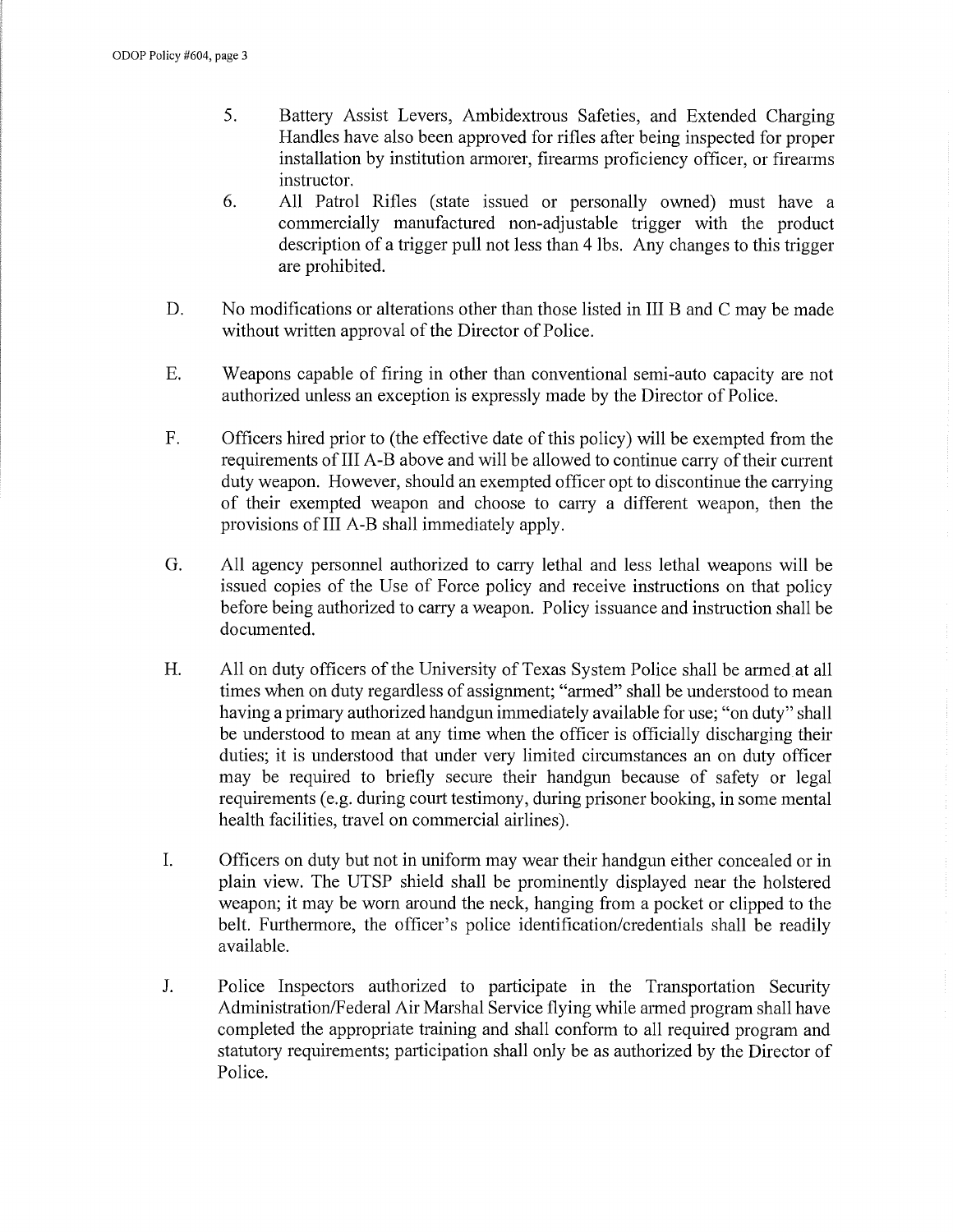K. All sworn officers performing field duties shall have assigned to them or immediately available to them a patrol rifle authorized elsewhere in this policy. This requirement may be satisfied by issuing all officers performing field duties an assigned patrol rifle; assigning patrol rifles to each patrol vehicle; assigning patrol rifles to officers on a rotational basis as they come on duty for their respective tour of duty. The use of personally owned patrol rifles meeting the requirements of this chapter will satisfy this obligation. This requirement extends to plainclothes officers performing field duties as well as supervisors performing field duties. Relying on designated rifle specialists (a number less than all field officers), having rifles available at the station or relying on a supervisor to deliver the rifle to an incident does not meet the requirements of this policy. The term 'immediately available' shall be defined as otherwise noted in this chapter. This requirement reflects our first defense against active shooter or armed intruder events.

# **IV. CARRYING PERSONALLY OWNED WEAPONS**

- A. Before carrying a personally-owned firearm on duty, a police officer must have the firearm approved by the Institution Chief of Police utilizing the following procedure:
	- 1. The officer must submit a completed agency Authorization Form and the firearm to the agency's Firearms Instructor/Proficiency Officer.
	- 2. The Firearms Instructor/Proficiency Officer will examine the firearm to determine if it is in proper working order, and verify the serial number described on the authorization form.
	- 3. The officer must demonstrate proficiency with the firearm by qualifying on a U. T. System Police Course of Fire.
	- 4. If approved by the Firearms Instructor/Proficiency Officer, the Authorization Form will be forwarded to the Institution Chief of Police for review and possible approval.
	- 5. If approved by the Institution Chief of Police, the Authorization Form will be sent to the Office of Director of Police.
	- 6. The firearm must conform to the provisions of III A, B and/or C above if carried as the primary weapon.

# **V. PERSONALLY-OWNED EQUIPMENT**

- A. Officers may carry personally owned re-loading devices as approved by the Institution Chief of Police.
- B. Handgun grips and grip accessories used on duty will be either:
	- 1. Factory or commercially manufactured material, or;
	- 2. Black composite material with a non-slip surface.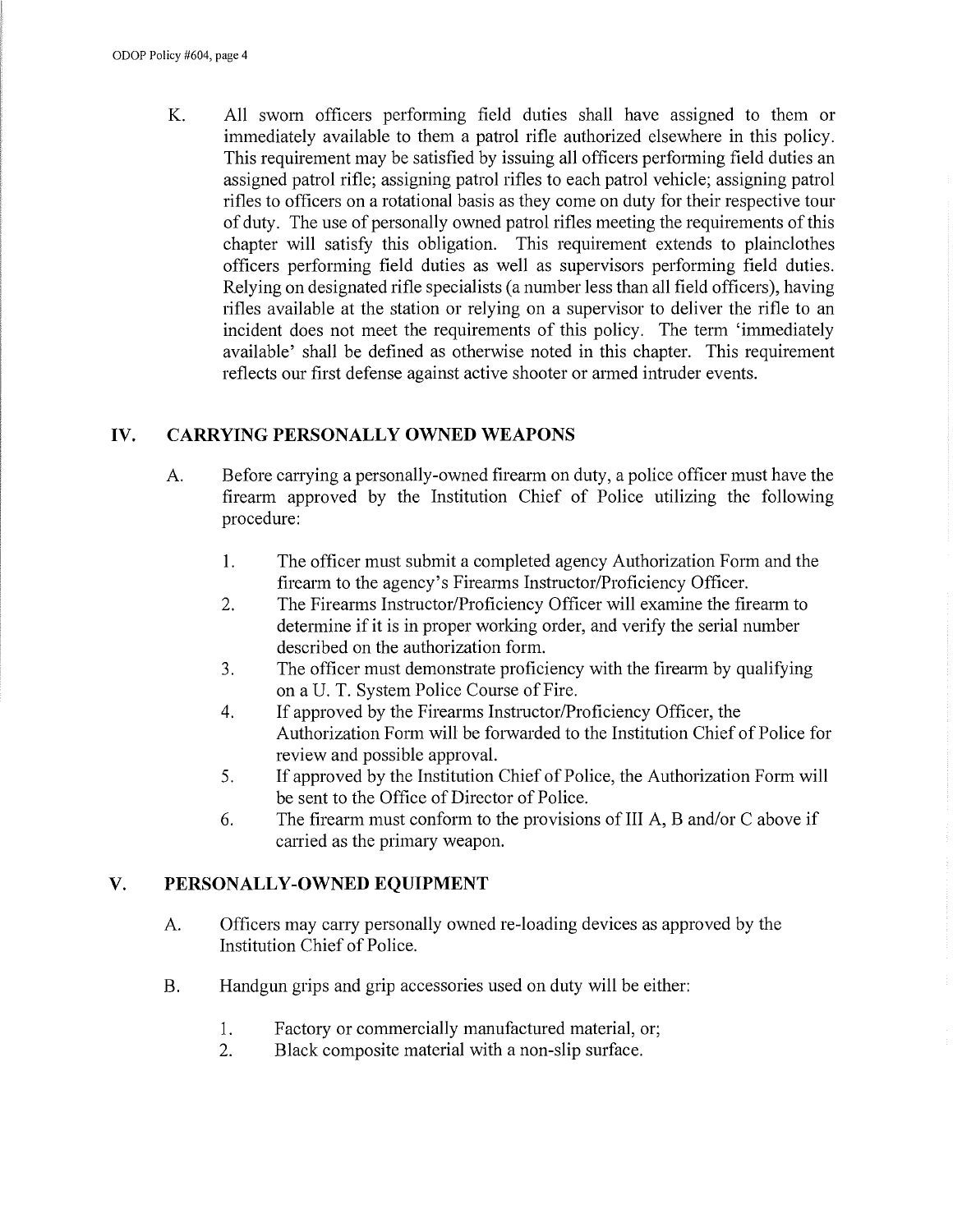- C. Folding Knives the carrying of personally owned folding knives on duty is permissible provided the knives/blades are of lawful length as defined by the Texas Penal Code.
- D. Fixed Blade Knives the carrying of fixed blade knives of any length on duty is not permitted except as noted below in Section V. E. 5:
- E. Rationale and Explanation
	- 1. The primary purpose of the folding knife is to serve as a tool.
	- 2. For uniformed officers, the folding knife must be secured in a black basket weave case or black pouch on the duty belt with at least one level of retention (e.g. a snap or Velcro) or secured in a pants pocket with a conventional clasp attached to the knife for that purpose.
	- 3. Officers working on duty but not in uniform who choose to carry a folding knife must carry the knife so that it is concealed from view and is secure; this would include being secured in a pants pocket with a conventional clasp attached to the knife for that purpose.
	- 4. Fixed blade knives by their nature have been manufactured for the primary purpose of inflicting bodily harm and thus to serve as a lethal weapon; fixed blade knives are inherently dangerous because of the exposed blade; they are not a weapon on which we routinely train for use, retention or recovery/disarming; they are intentionally not represented in our Use of Force array choice; and was a fixed blade knife to be carried by and then taken from an officer, it could be used quickly and without training by a suspect intent on doing serious bodily harm to himself, the officer or others.
	- 5. The exception to Sections V. D. and V. E. 4 above is as follows: Current members of the System Rapid Response Team (SRRT) in good standing may carry a fixed blade knife as a defensive weapon providing that the member has been trained through the Office of the Director of Police (ODOP) Academy and Training Division in close quarter combat with edged weapons, including employment and retention; the training course must be approved by both the SRRT commander and the Academy and Training Division Commander and instructed/overseen by a recognized subject matter expert in edged weapons; the training course must be successfully completed by the SRRT member; the substitution of a similar but alternative course of training not provided by ODOP must also be approved by the SRRT commander and the Academy and Training Division Commander before it is accepted as qualifying the SRRT member to cany a fixed blade knife.
	- 6. Should the requirements of Section V. E. 5 be met, the SRRT member shall carry the fixed blade knife only when on duty as/deployed for a SRRT mission; the knife shall be secured with at least one level of retention.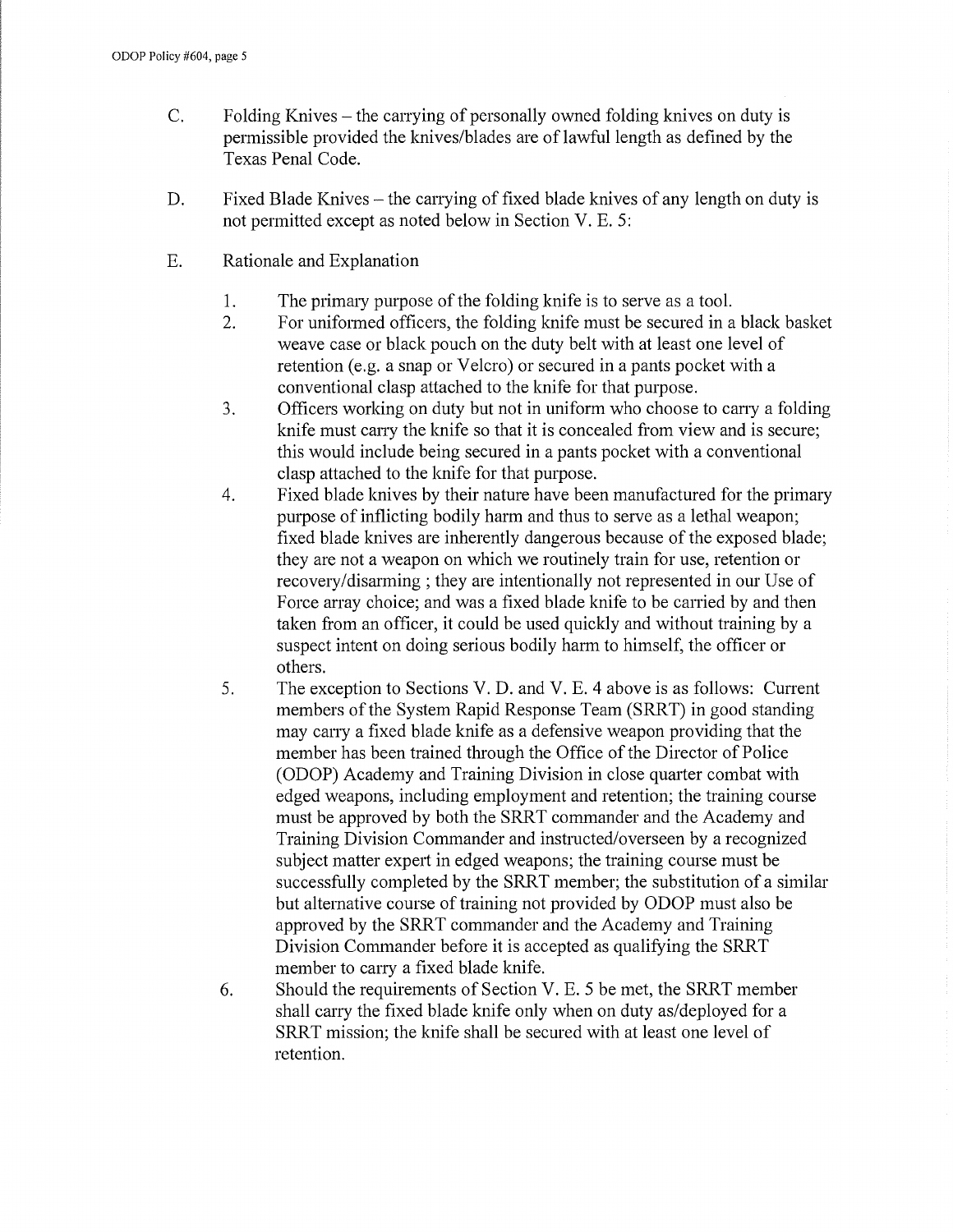- 7. Only those fixed blade knives approved by the SRRT commander and the Academy and Training Division Commander may be carried by SRRT members.
- 8. Fixed blade knives with blunt tips may be carried by officers engaged in recognized marine law enforcement, boating safety and marine rescue/search/recovery/diving operations, provided the officers are certified in one or more of those functions.

#### **VI. BACK-UP/SECONDARY FIREARMS**

A police officer may cany one additional firearm on-duty as a back-up or secondary weapon. All back-up firearms must meet agency standards, be registered by serial number with the Department, and the officer must demonstrate proficiency and attain a qualifying score during firearms training/qualification prior to use. Additionally, the weapon shall not be readily visible while in uniform and shall be secured.

The back-up/secondary firearms may be one of the following: .32 Auto, 380 Auto, 9mm, 38 Special, 357 Magnum, 357 Sig, 40 S&W, 44 Special, or 45 ACP caliber, double-action revolver or semi-automatic pistol.

#### **VII. AMMUNITION**

Officers will cany only ammunition issued by this agency in their issued firearms. Approved ammunition will be jacketed hollow point or soft tipped ammunition that is approved as meeting the Sporting Aims and Ammunition Manufacturers Institute (SAAMI) standards. Approved shotgun ammunition will be 00 buckshot or 1 ounce slugs. Full metal jacket ammunition is not approved for use on-duty.

The approved ammunition will be manufactured by:

- A. Federal
- B. Winchester
- C. Remington
- D. Speer
- E. Hornady

#### **VIII. HOLSTERS AND MAGAZINES**

A The approved uniform duty holster for cany will be the Safariland Model 6280 Level II Retention Duty Holster, the Safariland Model 6360 Level III Retention Duty Holster or the Blackhawk Serpa Level III Auto- lock Holster. Glock Modular Optics System (MOS) factory pistols equipped with the Duty Pistol Miniaturized Red Dot Systems (MRDS) may cany the Safariland Model 6362 RDS ALS SLS Level III Retention Duty Holsters and Safariland Model 6392 RDS Level II Retention Duty Holsters.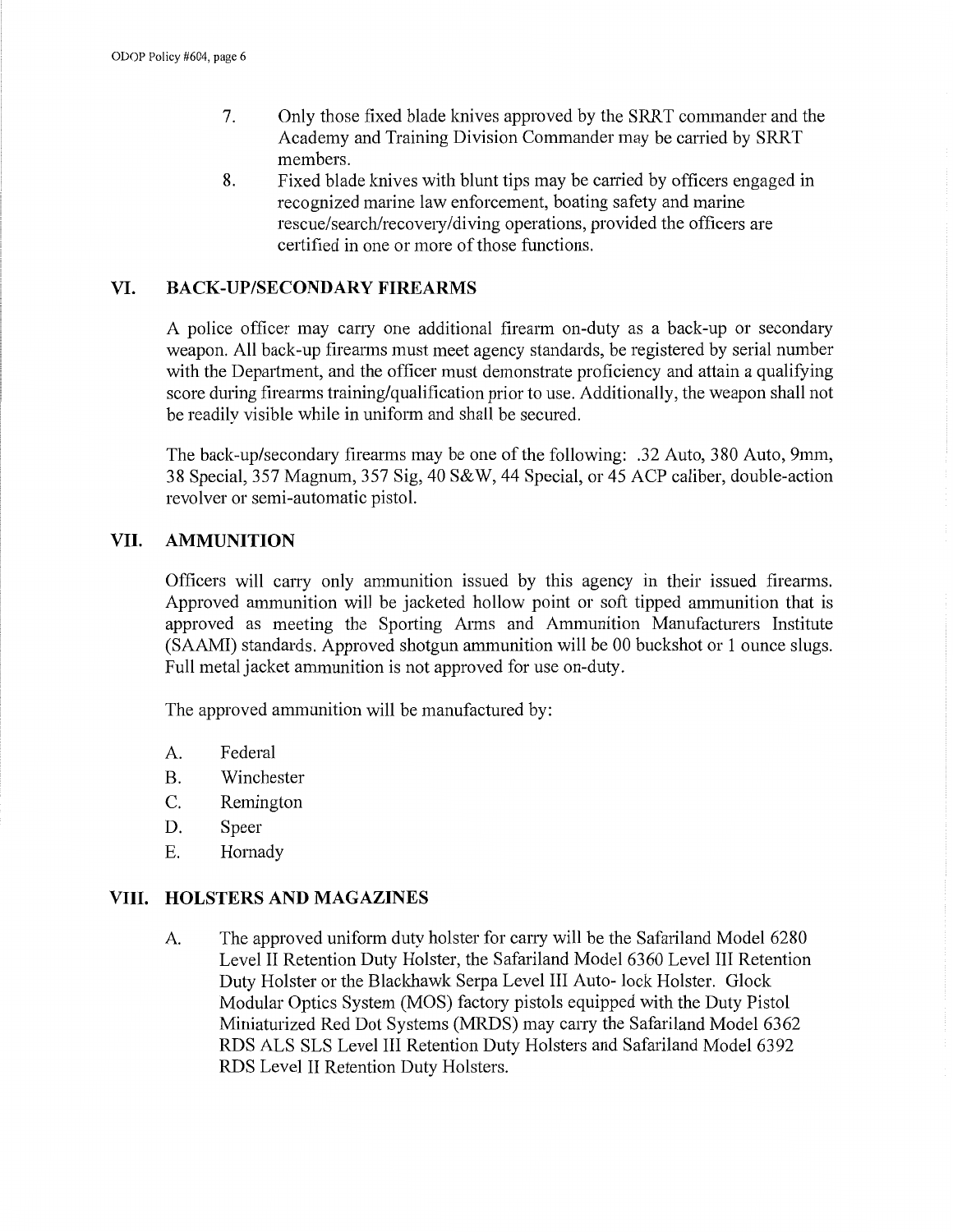- B. The approved duty holster for non-uniform is a type that attaches to the belt and has at least one weapon retention device. A paddle holster that clips to a belt is also approved for non-uniform use. Safariland 7TS Series Holsters are authorized. Shoulder holsters are not permitted.
- C. Two additional fully loaded magazines will be carried while in uniform. One additional fully loaded magazine will be carried while on duty but not in uniform.
- D. For those officers wishing to carry both pistol and rifle magazines in tandem, the "Bladetech Combo Magazine Pouch", sometimes listed as Style #AMMX0026ARCMBOEAALHDL, is authorized. Officers who wish to cany a single rifle magazine, the Safariland Model 774 Rifle Magazine Pouch or Blade-Tech Signature AR Mag Pouch are authorized.
- E. System Rapid Response Team members and Canine Officers may wear thigh positioned Level II or III tactical holsters, to include the Safariland ALS®/SLS Low-Ride, Level III Retention Duty Holster and associated gear as required.

# **IX. CARRYING FIREARMS OFF DUTY**

- A. The carrying of a handgun of f-duty is encouraged but not mandatory. The practice is encouraged so that an officer is able to cany out their peace officer duties/obligations fully and safely while off duty.
- B. The handguns authorized to be carried off duty include:
	- 1. A departmentally issued handgun; or
	- 2. A personally owned handgun, which may be one of the following: .32 Auto, 380 Auto, 9mm, 38 Special, 357 Magnum, 357 Sig, 40 S&W, 44 Special, or 45 ACP caliber, double-action revolver or semi-automatic pistol.
- C. This policy does not apply to officers who are off duty and engaged in hunting or sporting activities, unless specifically made applicable to incidents occurring during these activities.
- D. Officers who carry a firearm off duty must, at all times, be aware of the statutes applicable to the use of firearms, their authority, and the jurisdiction in which they are located.
- E. Any departmentally issued handgun carried off duty, out of uniform, will be concealed.
- F. Officers are prohibited from carrying a firearm on or off duty while under the influence of alcoholic beverages and/or any chemical substance, prescription drug, or controlled substance that produces impairment.
- G. The ultimate determination of impairment will rest with the Chief of Police and/or the Director of Police in direct consultation with the UTSP Medical Director.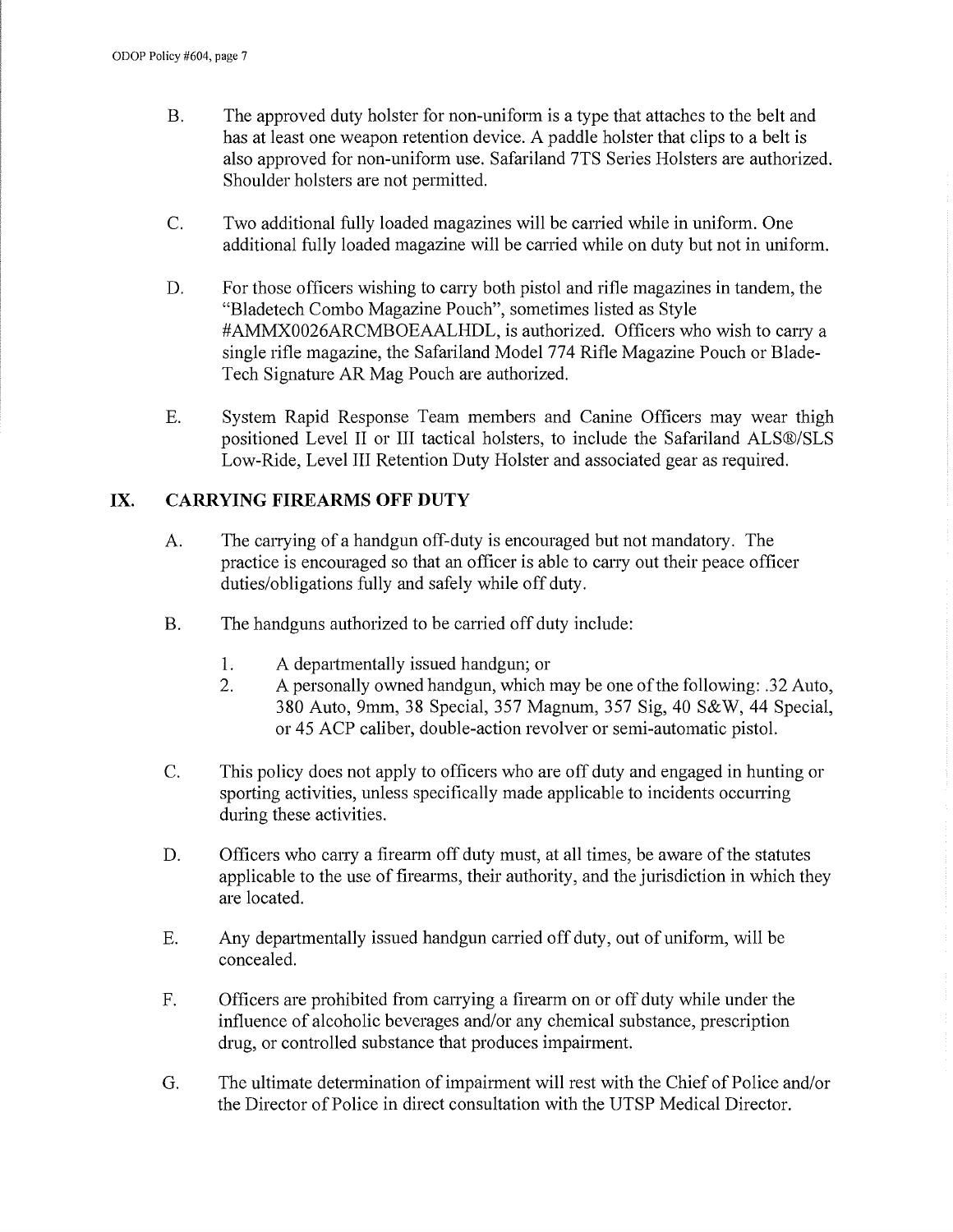# **X. CARE OF FIREARMS**

Approved firearms carried on duty will be loaded, clean and in proper working order.

- A. Firearms will be inspected and cleaned periodically to insure proper functioning. Proper steps will be taken to ensure firearms are unloaded before any cleaning or inspection procedures are commenced;
- B. After firing, the firearm will be cleaned thoroughly with solvent and a brush. Powder residue will be cleaned from all surfaces;
- C. Care should be taken to remove excess solvents, lubricants or penetrates from the firearm and these liquids should not come into contact with ammunition;
- D. The exterior of the firearm shall be wiped clean with a cloth.
- E. Department issued firearms may be repaired only by a UT System Police authorized gunsmith or armorer. Personally owned firearms that are used in an official capacity may be repaired either by a UT System Police authorized gunsmith or armorer or an outside armorer approved by the Proficiency Officer.
- F. Weapons that fail to pass an inspection will not be returned to the officer. A copy of the inspection record will be forwarded to the Firearms Proficiency Officer along with any relevant information conceiving the failed inspection. The weapon will be returned to the armory until repairs are made. Officers will be issued another weapon, which has passed the applicable inspection before returning to duty.

# **XI. FIREARMS SECURITY AND SAFETY**

- A. When an officer's firearm is stored outside of their presence or view, it shall not be placed in an unlocked locker, desk or cabinet. Under no circumstances will a firearm be left unattended in a location accessible to unauthorized persons. Except in life-threatening circumstances, officers shall not give or loan their onduty firearm to another person without approval of a supervisor.
- B. When it is necessary to relinquish control of the firearm to comply with appropriate regulations, the firearm will be safely handled. Officers shall not handle firearms in a careless or imprudent manner.

# **XII. FIREARMS PROFICIENCY OFFICER**

A. Each UTSP institution shall appoint one Proficiency Officer at each campus who shall have specialized training and is knowledgeable in the operation and safe handling of various firearms and ammunition. The selection will be approved by the Office of Director of Police.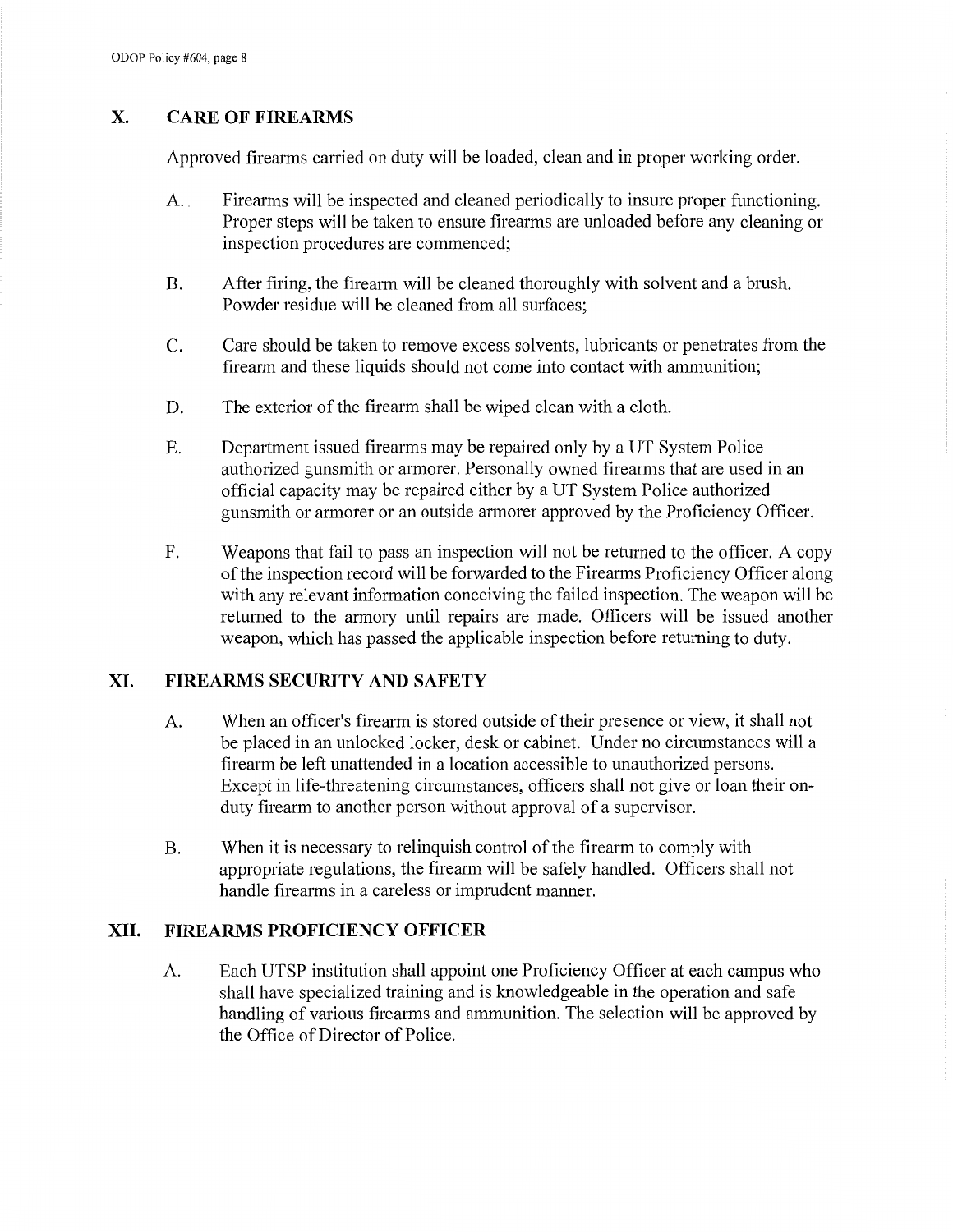- B. Duties of the Proficiency Officer include:
	- 1. Register and inspect an officer's duty and personally owned firearms and less lethal issued weapons prior to their use in the performance of duty. Records of the inspection will be maintained.
	- 2. Manage the agency's weapons proficiency training and qualification program.
	- 3. Attend an annual training and qualification course as determined and sponsored by the Director of Police.
	- 4. Determining the time allocation and method of instruction for officers who require additional training as a result of the failure to achieve the qualification score required by UTSP.
	- 5. Submitting to the UTSP Rangemaster a comprehensive report on each officer who fails to achieve the UTSP required qualification score.

#### **XIII. RANGEMASTER**

- A. Each UTSP institution shall appoint a Rangemaster to coordinate firearms range operations and ensure the safety of all personnel using the range during firearms training or qualifications.
- B. A Rangemaster is responsible for:
	- 1. being present for all firearms activities on the firearms range.
	- 2. all firearms activities that are conducted on behalf of the agency.
	- 3. the safety of all individuals engaged in firearms activities.
	- 4. ensuring safety is maintained by keeping all firearms' muzzles pointed dowmange or if not possible, in a safe direction. This shall include handguns as well as any long gun.
	- 5. complying with all policy and range requirements with respect to officers undergoing firearms training.
	- 6. ordering and removing from the range any officer, instructor, or individual ( civilian observer, intern, or PSO) whose conduct or activity constitutes a danger to individuals using the range; the range master shall immediately inform the institution Chief of Police of the action taken and the reason for it.
	- 7. maintaining instructor-officer ratios as set specified by range rules.
	- 8. ensuring that each officer is equipped with a billed cap and proper eye and hearing protection.
	- 9. ensuring that a person currently certified in first aid or UTSP TCCC is present at the range.
	- 10. ensuring that adequate first aid supplies are available at all times. First aid supplies should include those needed in the event of a range type injury such as cuts, abrasions, bums, or gunshot wounds.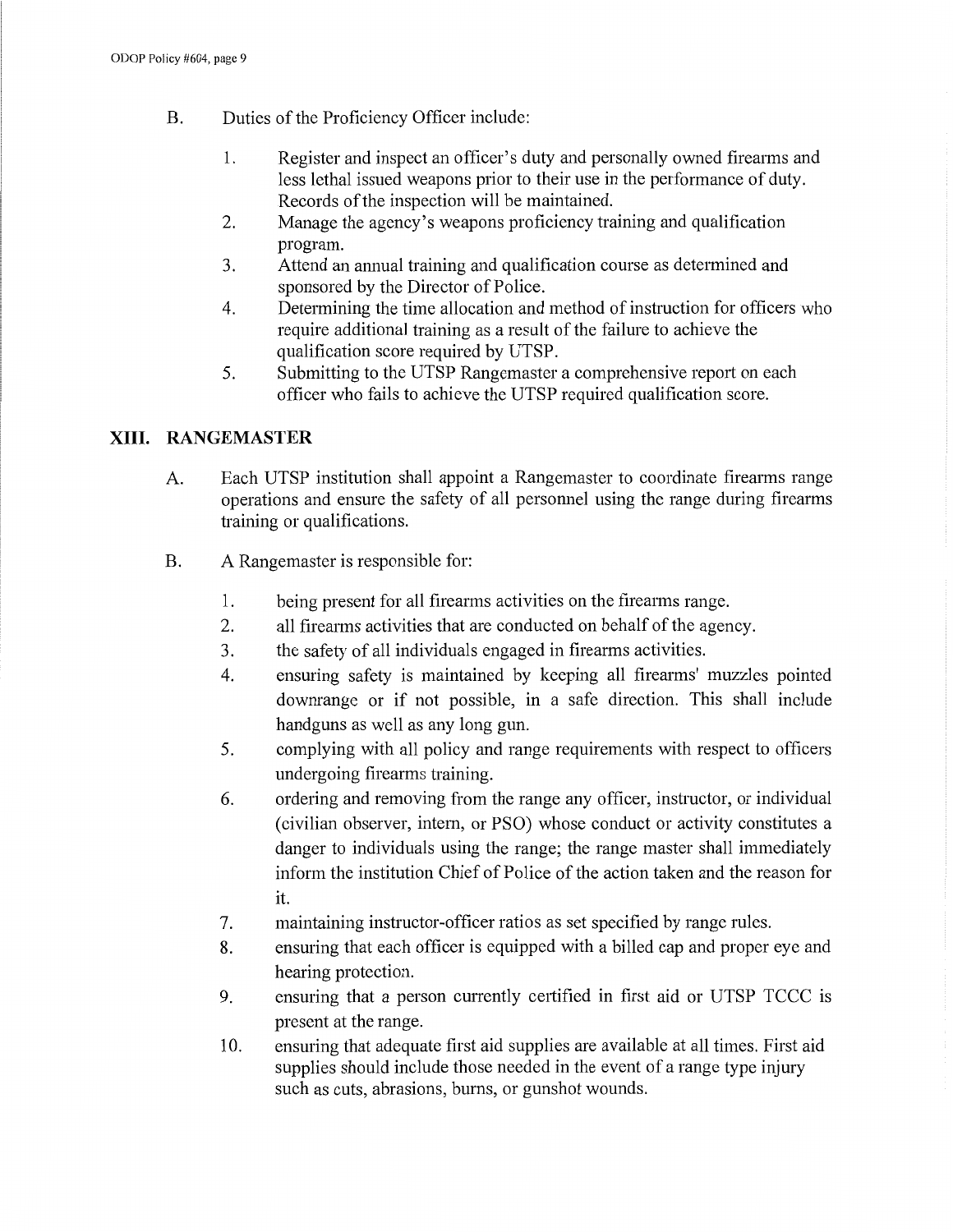- 11. ensuring that a communications link exists between the firing range and the local emergency services.
- 12. completing appropriate records for recording the scores achieved by each officer, the model and serial numbers of each firearm used by every officer, and other appropriate information.
- 13. ensuring that all weapons and ammunition used in firearms training are inspected and either are approved as mechanically operable and safe, or are disapproved and removed from the range.
- 14. ensuring faulty weapons and ammunition not approved are not used on the range.

# **XIV. FIREARMS INSTRUCTORS**

- A. Each UTSP institution may appoint as many firearms instructors as necessary to ensure safe firearms training and qualifications.
- B. A firearms instructor is:
	- 1. responsible for the direct supervision of officers assigned to him/her by the Rangemaster.
	- 2. required to take immediate and appropriate action when, in the instructor's judgment, the conduct or activity of an officer constitutes a danger to themselves or to other individuals.
	- 3. required at all times while on the firing line to remain with the officers who are under their direct supervision (unless properly relieved).
	- 4. required to instruct officers in range safety and the appropriate handling and firing of the handgun, rifle, and/or shotgun.
	- 5. required to render all possible assistance to officers in helping them achieve the performance objectives set forth in UTSP policy.
	- 6. responsible for the recording of firearms scores attained by each officer under the direct supervision of the instructor, on a form prescribed by the UTSP range master.
	- 7. the firearms instructor is responsible for signing the score sheet for each officer who fails to achieve a qualifying score and for having the unqualified officer sign it as well.
	- 8. required to call to the immediate attention of the range master any firearm that appears to be faulty.
	- 9. required, when designated by the range master and approved by the Chief of Police, to act as range master in their temporary absence.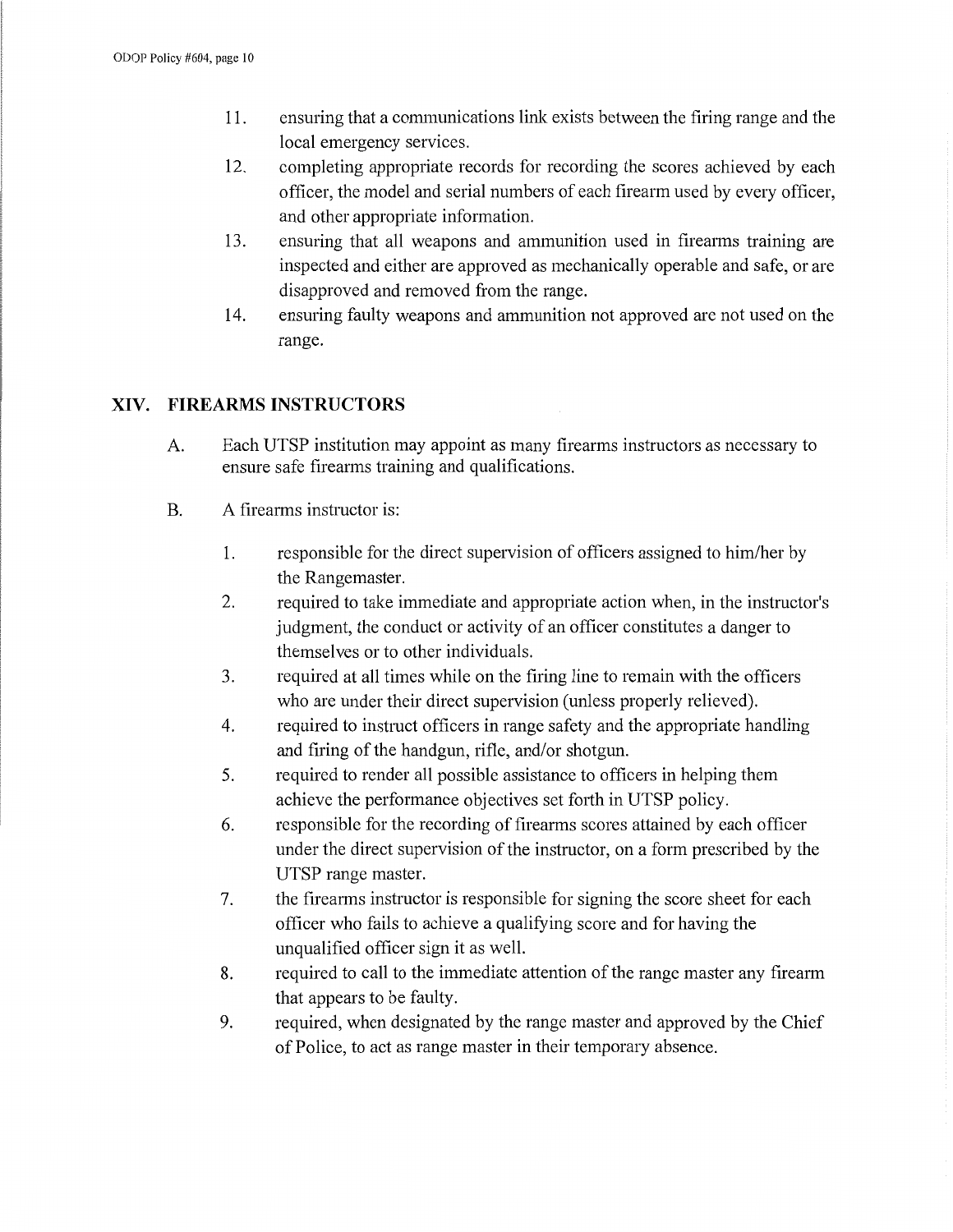#### **XV. RANGE SAFETY OFFICERS**

- A. Each UTSP institution may appoint range safety officers to ensure safety during firearms training and qualifications. Firearms instructors can be used as range safety officers.
- B. A range safety officer is:
	- 1. required to take immediate and appropriate action when, in the range safety officer's judgment, the conduct or activity of an officer constitutes a danger to themselves or to other individuals.
	- 2. required at all times while on the firing line to focus on the safety of the officers within his area of responsibility
	- 3. required to ensure that the range floor or surface is free of debris that could pose a safety risk to shooters.
	- 4. Required to assist the Rangemaster or firearms instructor as needed.

#### **XVI. WEAPONS PROFICIENCY**

- A. Only employees demonstrating proficiency in the use of department authorized weapons (i.e., handgun, chemical spray, TASER, impact weapon, long gun, and shotgun) are permitted to carry or use such weapons. The proficiency course will be determined by the Director of Police.
- B. Demonstrating proficiency includes, but is not limited to, the following:
	- 1. Achieving a minimum qualifying score on a prescribed course.
	- 2. Attaining and demonstrating knowledge of the laws concerning the use of authorized weapons.
	- 3. Knowledge of departmental policy on the use of force, escalating force, and deadly force.
	- 4. Knowledge of safe handling and cleaning procedures for the use of these weapons.

# **XVII. FIREARMS QUALIFICATIONS**

A. At least twice each year, all commissioned officers will be required to fire a minimum qualifying score as indicated on an approved course of fire with all firearms authorized to be carried in their official capacity. Approved courses are those established by the Director of Police. If qualifications are conducted in conjunction with firearms training or practice, the firearms qualifications shall occur prior to any training or practice. In the event a second attempt is needed as noted in XVII D, it may occur after the training due to the need for immediate remedial training.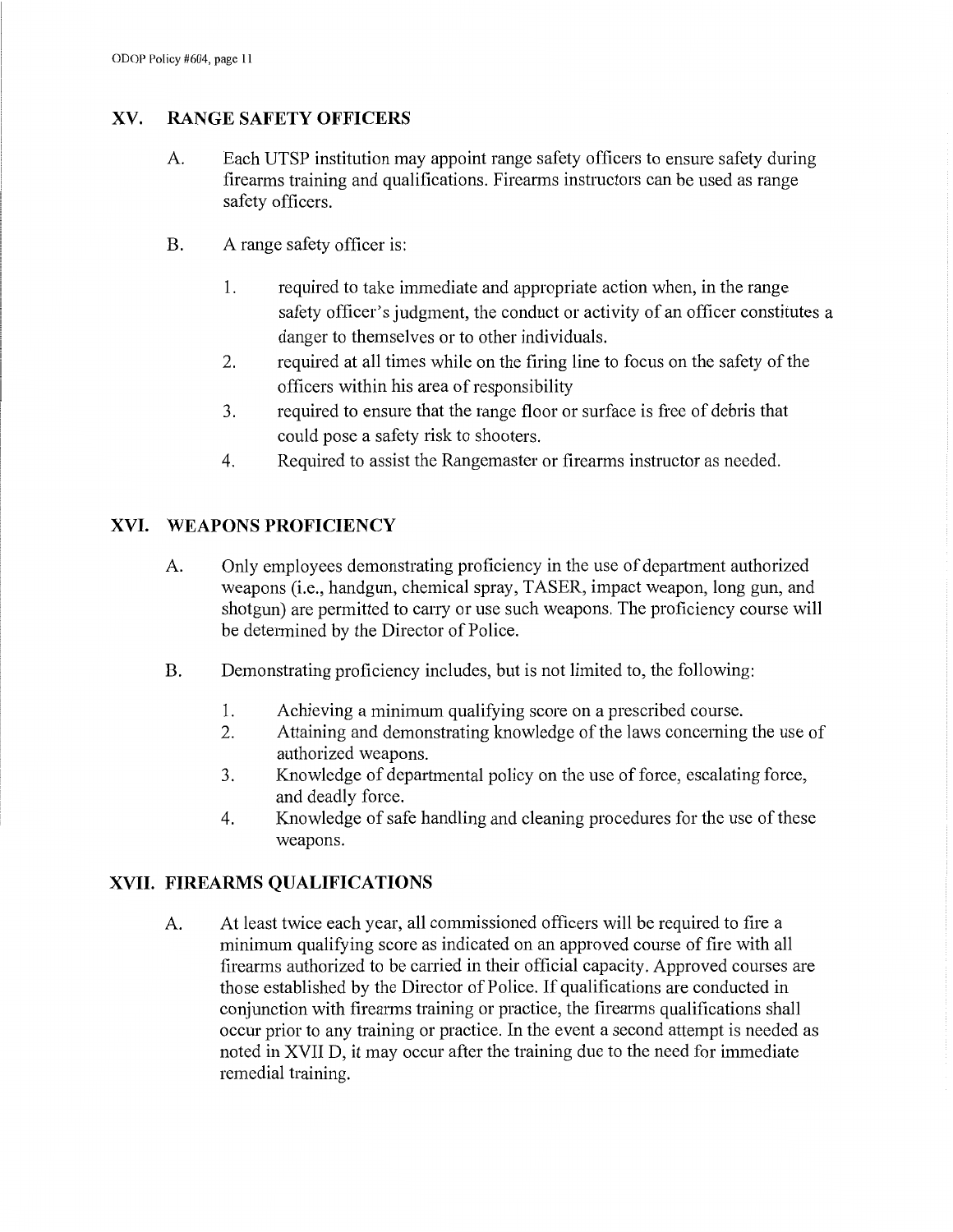- 1. Biannual firearms training and qualifications are scheduled as follows:
	- a. First half: January June
		- b. Second half: July December
- 2. All commissioned officers shall qualify twice annually with the M-4 patrol carbine or its equivalent, the make and model with which qualification is conducted being dependent on the patrol carbine issued/deployed/made available/or authorized for personal purchase by the institution police department.
- 3. Officer authorized to cany the Duty Pistol Miniaturized Red Dot Systems (MRDS) must qualify with the MRDS during the first biannual firearms qualification period and then qualify with the backup iron sights during the second biannual firearms qualification period.
- B. Firearms Range Rules and Regulations.
	- 1. All general safety rules will be followed at all times.
	- 2. Upon arrival at the range, all firearms will be unloaded in a safe place and manner. The firearm will be loaded on the firing line at the direction of one of the Firearms Instructors/Proficiency Officers or will be loaded after cleaning the firearm at the range building, while observing range safety rules.
	- 3. "Horseplay" will not be permitted on the range at any time.
	- 4. Officers will fire their firearms only as directed by the Firearms Instructor/Proficiency Officer.
	- 5. When on the firing line, un-holstered firearms will be pointed dowmange at the target line at all times, unless otherwise directed by the Firearms Instructor.
	- 6. All firing will be directed at the targets and target embankment.
	- 7. The target area will be inspected prior to firing and objects that may cause ricochets will be removed.
	- 8. There should be no talking on the firing line unless it is necessary to communicate with the Firearms Instructor, and then talking should be confined to business at hand.
	- 9. Officers waiting to fire are required to remain at a designated safe area and are not to interfere with or distract the Firearms Instructor or shooters on the firing line.
	- 10. On the firing line officers will:
		- a. Obey commands issued by the Firearms Instructor;
		- b. Never anticipate a command;
		- c. If there is a weapon malfunction and the officer is unable to clear the weapon as instructed, he will call out "misfire," raise one hand to notify the Firearms Instructor, and keep the weapon on target. Never fire a succeeding shot after a misfire until first checking the firearm to ensure it is safe and the barrel unobstructed;
		- d. Prior to firing, check the firearm for barrel obstruction or malfunction of action, observe the general safety rules; and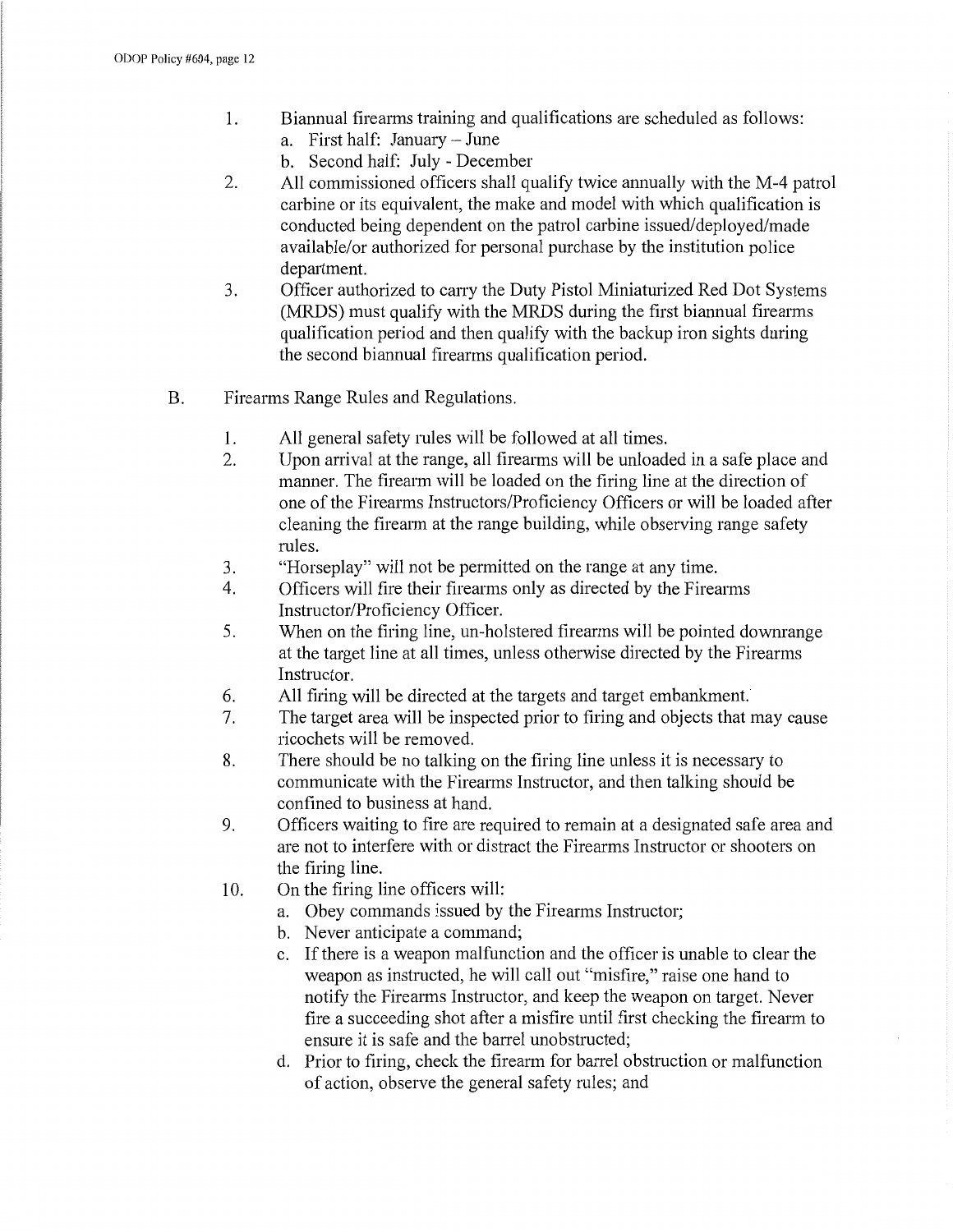- e. Never move from the firing line until "all clear" is given by the Firearms Instructor and all firearms are made safe.
- 11. Only approved firearms, ammunition, and equipment will be permitted on the firing range.
- 12. All officers will assist in "policing" the range and leaving it in a clean and orderly fashion.
- 13. Firearms Instructors are given the authority to direct all operations at the firing range.
- 14. All scheduled firearms training and qualifications on the firing range will be accomplished under the direct supervision of a qualified Firearms Instructor.
- C. Written Test. A written test covering the Use of Force Policy, General Firearms Safety, and this written directive will be administered to all Police officers prior to or in conjunction with biannual firearms qualification. The minimum qualifying score for the written test is 80%. In the event an officer fails the written test, they will receive remedial training and the test will be retaken.
- D. Failure to Qualify
	- 1. During the biannual firearms training session, any officer who fails to qualify will be given immediate remedial training by a certified Firearms Instructor and a second oppotiunity to qualify the same day. An officer that does not make a second attempt at qualification on the same date that they failed to qualify will be assigned non-armed duties.
	- 2. An officer failing to qualify during the second attempt will receive additional remedial training from a certified Firearms Instructor, and following a reasonable period of time, not to exceed seven days, the officer will be afforded a third opportunity to qualify. If the officer returns to duty before the third attempt to qualify, the officer will be assigned nonarmed duties.
	- 3. An officer failing to qualify on the third attempt will be required to return, following a period of time of at least seven days, for additional remedial training and a fourth oppotiunity to qualify. (Any alternative scheduling must be approved by the Director of Police). An officer failing to qualify during the fourth attempt will be relieved of the right to carry a firearm as a duty weapon.
	- 4. In the event an officer fails to qualify, the Proficiency Officer will submit a report to the Chief of Police, with a copy to the Director of Police. This report will include the following:
		- a. A description of the remedial training;
		- b. The dates when remedial training was provided;
		- c. The scores fired; and
		- d. The training officer's evaluation of the officer's failure.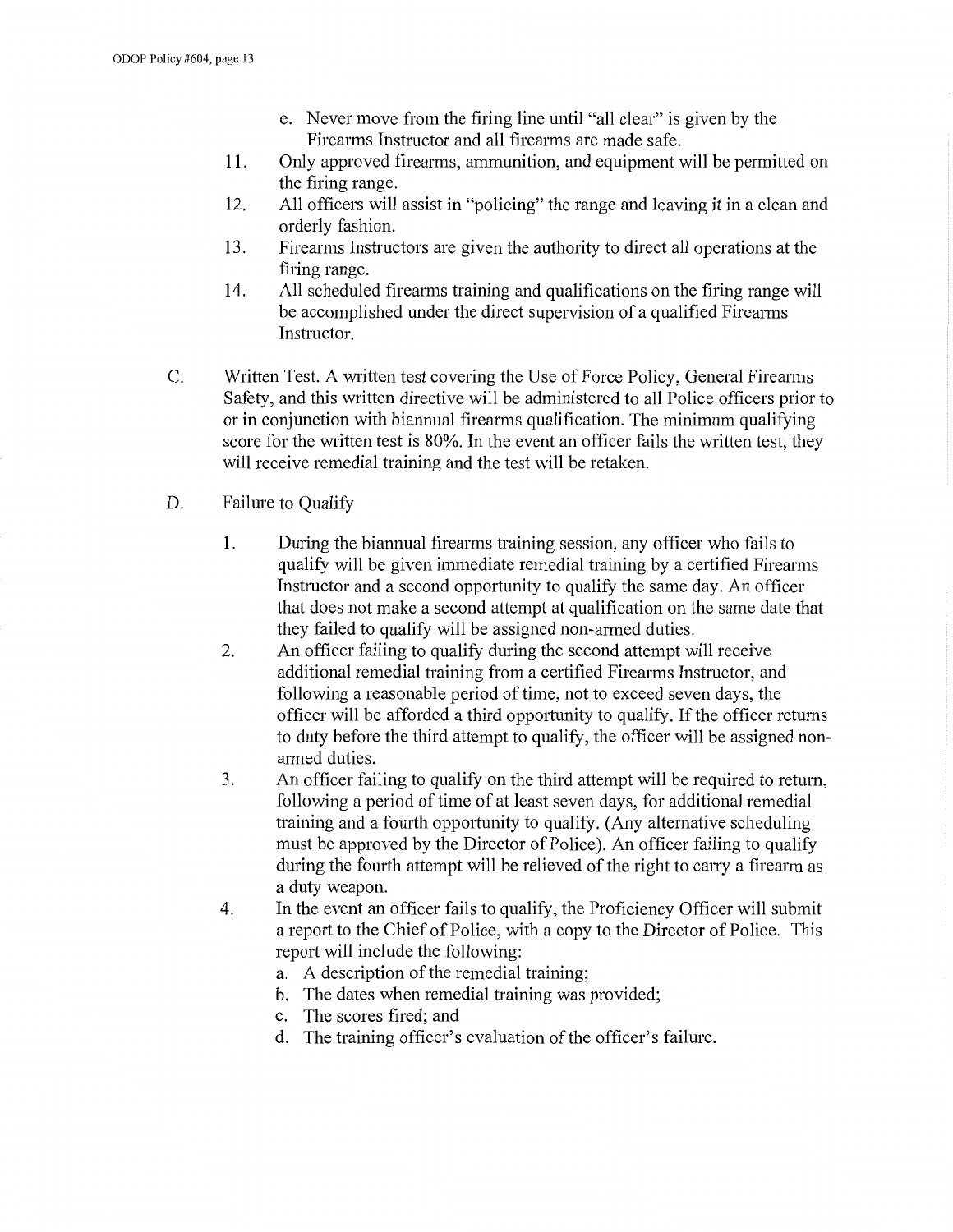- 5. If, after reviewing the report, the Director of Police recommends additional training, the officer will be assigned non-armed duties until emollment in a firearms training class which is approved by the Director of Police.
- 6. Any officer who fails to successfully complete a final remedial firearms training class and fire a qualifying score immediately following completion of the class will have his officer's commission revoked upon proper hearing of the facts, if it is determined such person can no longer meet peace officer licensing standards.
- 7. If, at any time, in the opinion of the Chief of Police or the Director of Police, an officer is incapable of qualifying or safely carrying an issued firearm due to physical or mental impairment, the Director of Police shall require the officer to be examined by a licensed physician or licensed psychologist of the Chief's or Director's choosing, and if after such examination an officer is deemed to be incapable of qualifying with or safely canying a firearm, the officer will be released from duty and the officer's commission will be revoked by the Director of Police.

#### E. Reports

- 1. During each biannual qualification, a record will be made and placed in each officer's training file which shall include his score, date of qualification, and course of fire.
- 2. A report of the results of the firearms qualification shall be certified by the Proficiency Officer and submitted to the ODOP Rangemaster. The report should include the following:
	- a. Names and scores of the officers participating in the firearms qualifications;
	- b. Names of those requesting waiver and the reason for the waiver request;
	- c. Course of fire; and
	- d. The date of qualification
- 3. In the event an officer fails to qualify on the first, second, or third attempt, the Proficiency Officer will submit a report to the UTSP Rangemaster, with a copy to the Institution Chief of Police. This report will include the following:
	- a. A description of the remedial training;
	- b. The dates when remedial training was provided;
	- c. The scores fired; and
	- d. The training officer's evaluation of the officer's failure.
- 4. Firearms Qualification Reports will be received in the Office of the Director of Police as follows:

First half.................. No later than July 15th Second half.......... No later than January 15<sup>th</sup>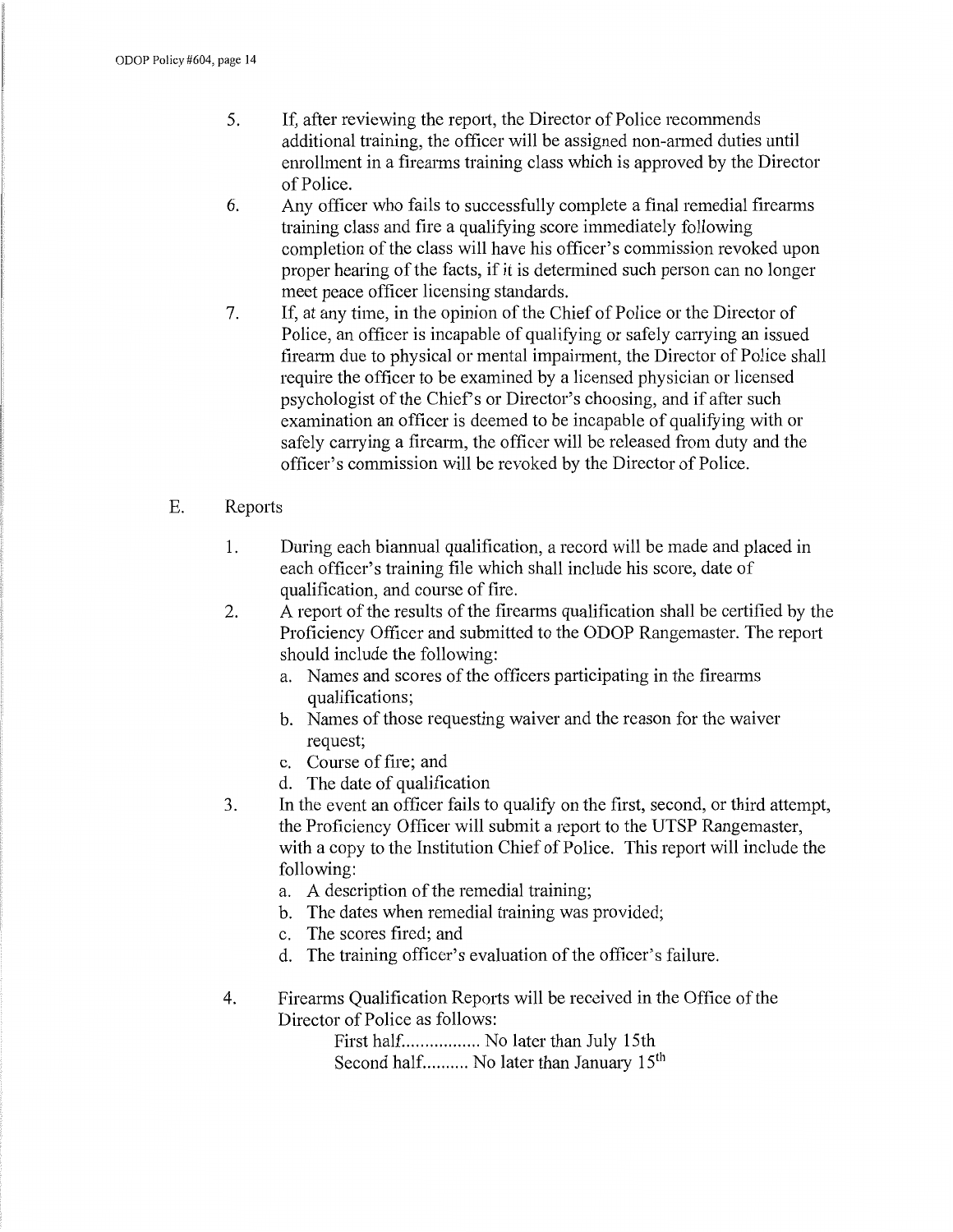#### F. Classification.

1. Officers will be classified based upon the average of their last two (2) firearms qualification scores. Classifications are as follows:

| <b>Class</b> | <b>Average Score</b> |
|--------------|----------------------|
| Master       | 97.0 to 100.0        |
| Expert       | 93.0 to 96.9         |
| Sharpshooter | 86.0 to 92.9         |
| Marksman     | 80.0 to 85.9         |

#### **XVIII. LESS-LETHAL DEVICE - CONDUCTED ENERGY WEAPONS (CEW)**

A. Conducted energy weapons, the primary US manufacturer of which is TASER, International, are less-lethal devices that use electricity to achieve neuro-muscular incapacitation. While Tasers may be used in deadly force situations, Taser is not a substitute for deadly force. Deadly force alternatives should accompany Taser deployments in such circumstances.

Taser CEWs come in a variety of models. The M26 and X26 are single shot handgun style versions of the CEW. The X2 and X3 are double and triple shot handgun style versions of the CEW.

- B. Carrying Taser Conducted Energy Weapons
	- 1. The Taser M26, X26, X2, or X3 may be issued to police officers upon their completion of an approved training and certification program. (Note: Taser no longer offers the M26, but they can be carried if still serviceable)
	- 2. If issued an M26, X26, X2 or X3, the CEW and holster shall be worn on the duty belt by police officers while on duty and in uniform. Thigh holsters may also be used with the approval of the Chief of Police.
	- 3. CEW s not issued by the Department are not authorized to be carried during normal duty status.
	- 4. Effective January 1, 2014, all sworn officers routinely, regularly or consistently performing field duties/operations shall be trained and certified in the use of the Taser or an equivalent CEW and shall be issued such a weapon.
		- a. Issuance shall include personally assigned CEW /ECD weapons or making available to officers such weapons at staff change times.
		- b. At a minimum, sworn officers assigned to the patrol function, including supervisors, shall meet the requirements of this paragraph.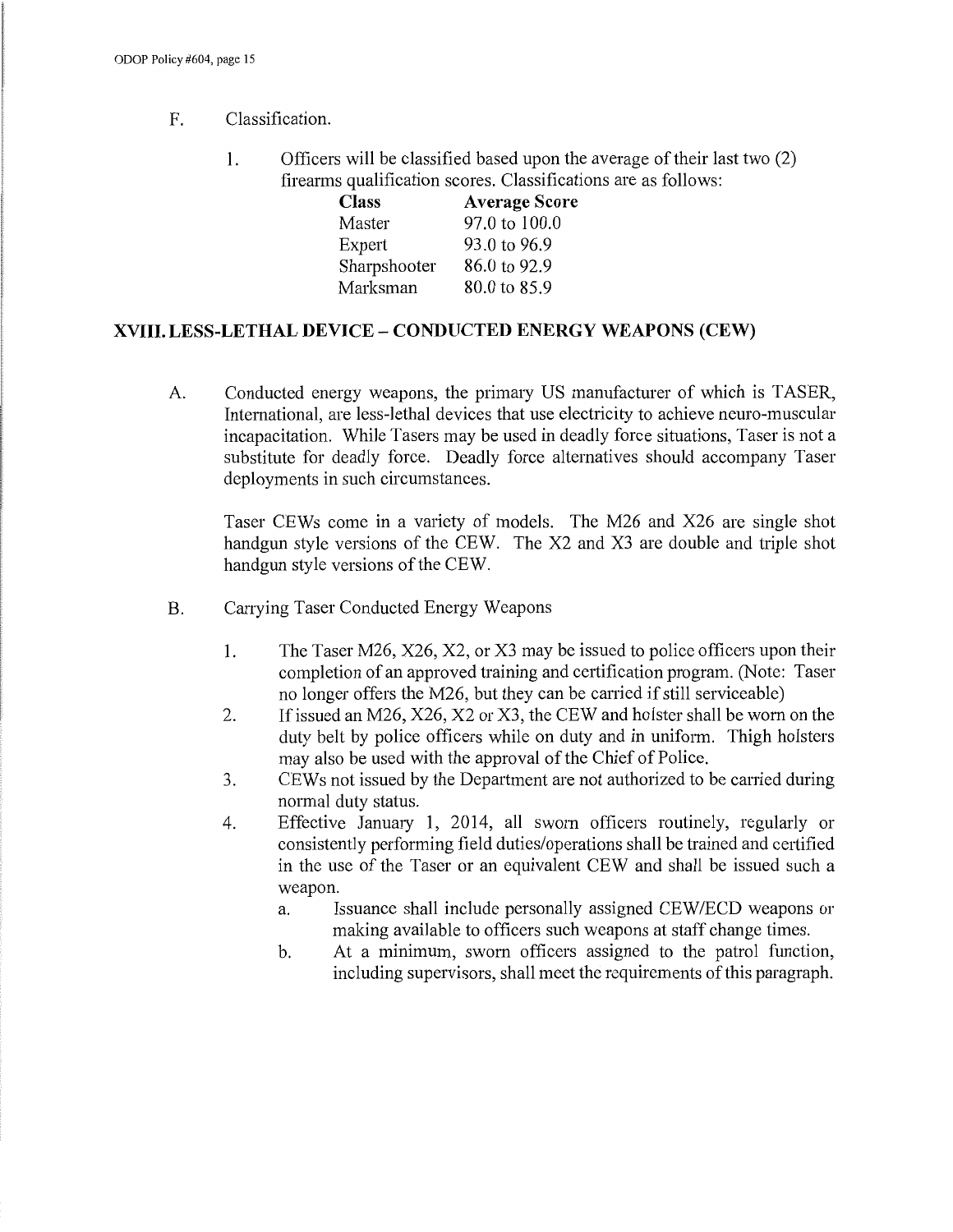- C. Use of the Taser CEW
	- 1. CEWs may be used in situations where:
		- a. The use of such force is reasonable and necessary to achieve a legitimate law enforcement objective.
		- b. Lesser methods of force are thought to be umeasonable, unsafe or ineffective.
	- 2. CEWs should be used as a tool of necessity, not as a tool of convenience. When in probe mode, CEWs may be used in response to an imminent threat of violence, not merely a potential threat of violence. CEWs may also be used on a fleeing subject who is wanted for, or has just committed a violent felony.
	- 3. Mere passive resistance (refusal to comply with verbal commands, going limp, stiffing of limbs without struggling, or verbal arguments against being arrested) without evidence of a threat to the officer, another member of the public or the suspect does not justify the use of a CEW.
	- 4. Officers should not use a CEW on Higher Risk Populations, unless the situation would justify higher levels of force; this particular requirement is promulgated out of an abundance of caution; there is no scientific evidence to suggest that Higher Risk Populations have been established clinically to be at greater risk during CEW deployment
	- 5. Higher Risk Populations include: pregnant women, the infirm, the elderly, small children and low body-mass index persons.
	- 6. Deployment of CEWs against subjects who have been contaminated with OC Spray, even sprays labeled as "non-flammable," should be avoided as CEWs are capable of igniting vapors from the OC spray.
	- 7. Drive stuns are equivalent to pain compliance techniques and will not produce the neuro-muscular incapacitation effects of a probe deployment.
	- 8. Each cycle of the CEW may be viewed as a separate use of force that will need to be justified by specific factors from the incident.
	- 9. If the CEW is deployed, officers should normally use the CEW for one standard cycle (five seconds), and then evaluate the situation to determine if subsequent cycles are necessary. Officers should consider that CEW exposure lasting longer than 15 seconds (whether due to multiple applications or continuous cycling) may increase the risk of death or serious injury. Therefore, the risk of CEW exposure beyond 15 seconds should be weighed against other force options.
	- 10. If warranted, an officer may stop the standard 5 second cycle by turning the CEWoff.
	- 11. CEWs may be used to stop or subdue an animal that is aggressive toward any person.
	- 12. CEWs shall be used in accordance with departmental training and procedures.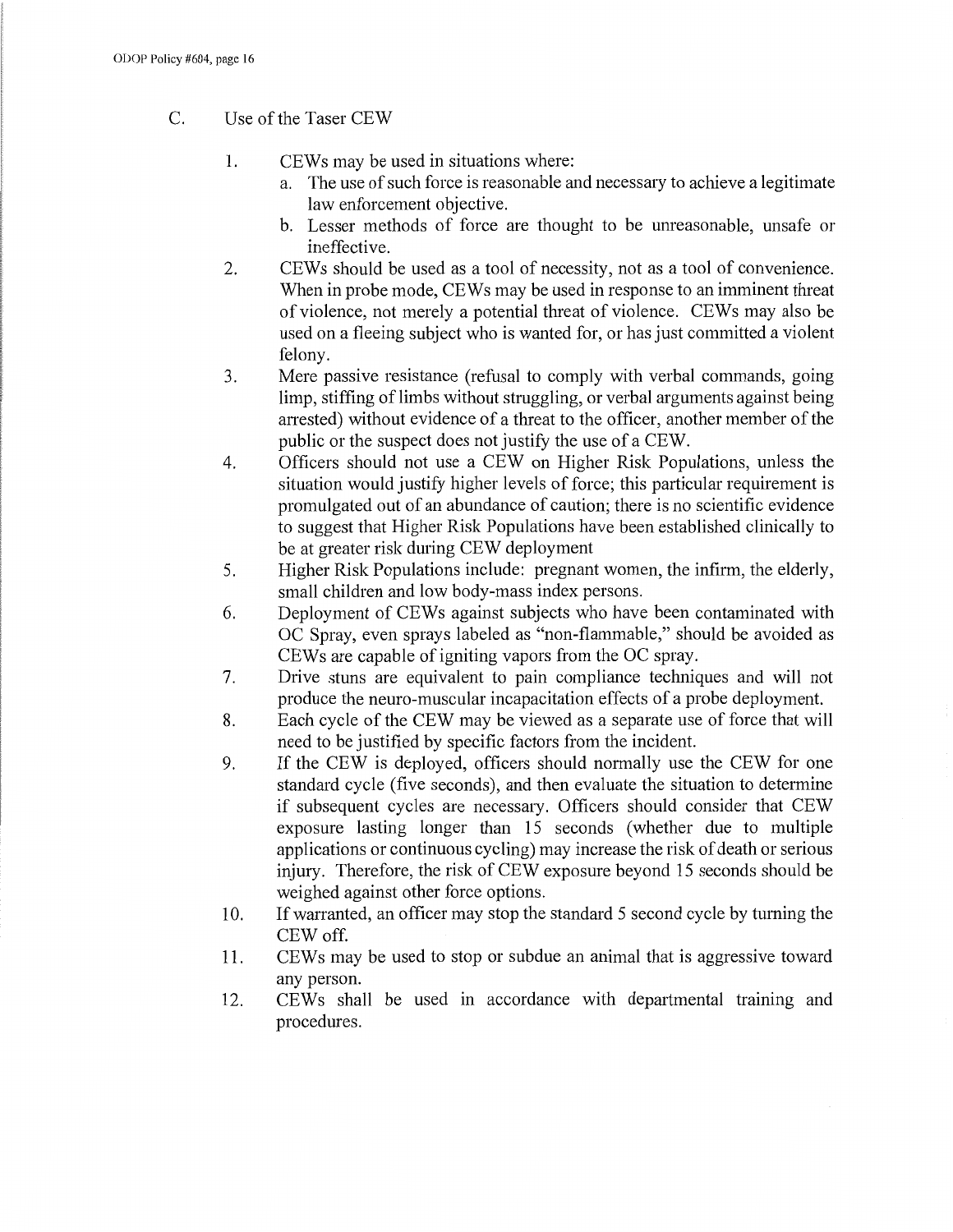- D. Procedures Following the Use of the Taser CEW:
	- 1. After application of a CEW, the subject shall be treated and evaluated by appropriated medical personnel. CEW probes should be removed only by medical personnel. In jurisdictions where medical personnel first responders (Firefighters/EMS) by their policy are not authorized to remove probes, the Officers may remove CED probes from the body or clothing of a subject and medical attention should be provided to those who have been exposed to the CEW when:

a. The probes have penetrated a sensitive area such as the face, neck or groin.

b. The person complains of injury or medical issues.

c. The person shows signs of Arrest-Related Death Syndrome (Excited Delirium).

d. The officer does not wish to remove the probes for safety reasons.

- 2. The use of a CEW will be documented and reviewed by a supervisor.
- E. Reporting
	- 1. The deploying officer shall notify their supervisor as soon as practical after using the device, and the appropriate use-of-force report shall be completed. Data from the CEW, including any associated audio/video recordings if available, shall be downloaded following use and the file shall be considered a part of the use-of-force review.
	- 2. Officers shall specifically document in their use-of-force report the facts and circumstances that reasonably required the use of the CEW in the following manner:
		- a. in the "drive-stun" mode,
		- b. subject energized more than three cycles,
		- c. subject energized for longer than 15 seconds,
		- d. more than one CEW being used against the subject,
		- e. used on an individual in a sensitive population group as defined in this policy.
		- f. The use of a CEW will be documented and reviewed by a supervisor, even in the event of an accidental discharge.
- F. CEW Training

Under no circumstances will CEW training conducted under the authority of the Office of the Director of Police, at or under the authority of the UTSP Academy, or involving a Taser-certified UTSP serving as an instructor include the use of an CEW or Taser against a trainee, i.e. the application of conducted energy via Taser or a similar weapon in physical contact with a trainee is prohibited.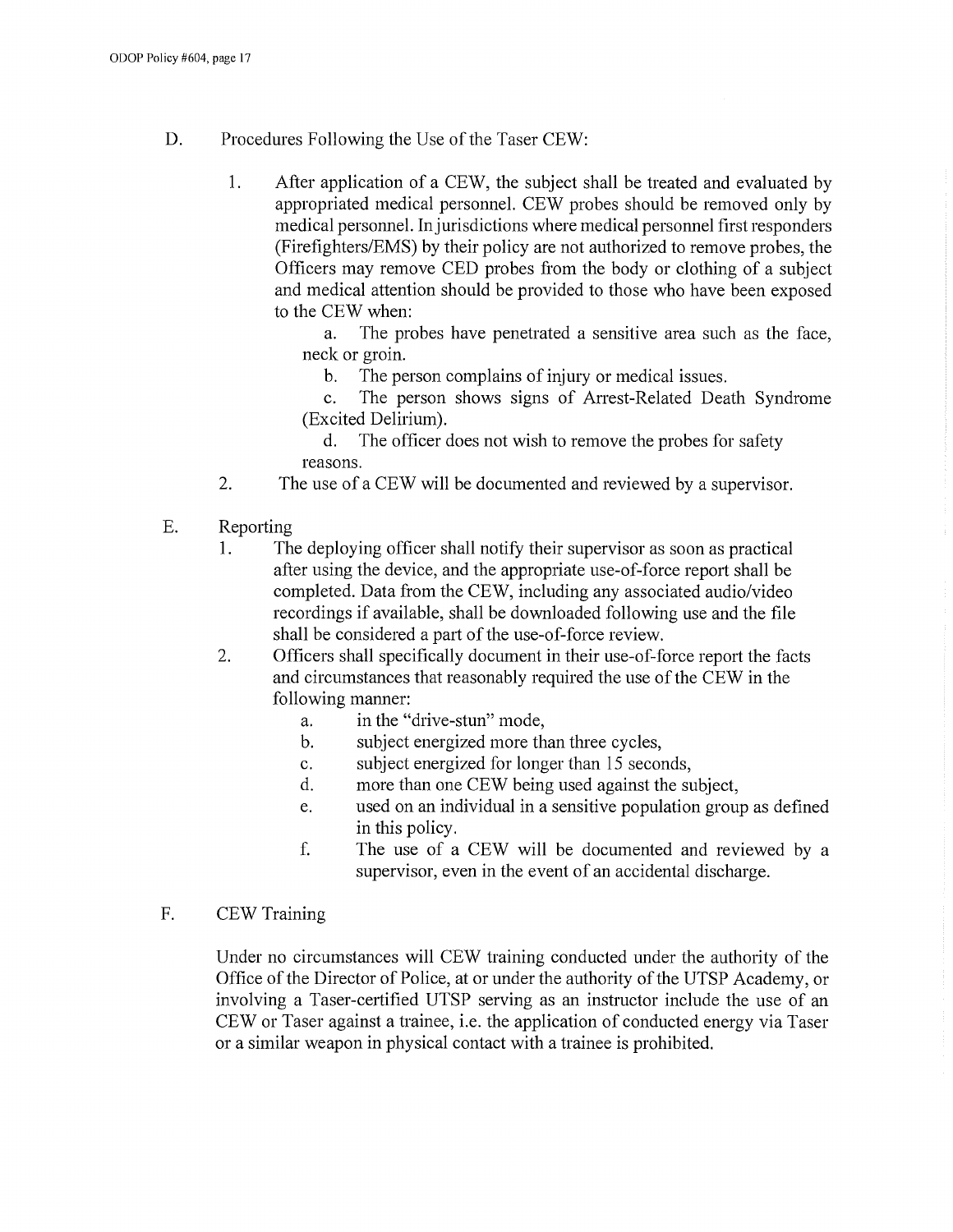#### G. Auditing

All component agency CEWs will be subjected to periodic and random data downloading. The data obtained will be reconciled with existing use-of-force reports to ensure accountability between the cycles recorded, and those documented in such reports and occurring in pre-shift testing.

#### **XIX. LESS-LETHAL DEVICE - CHEMICAL SPRAY**

- A. Oleoresin Capsicum (OC) is a pepper based spray intended to be a less-lethal means of controlling subjects. OC is an inflammatory agent, as well as an irritant, and is intended to be used as a low force means of obtaining control. The propellant and fumes of OC sprays, whether labeled non-flammable or not, are combustible under the right circumstances. Do not spray the product near an open flame or use an Electronic Control Device on a subject who has been sprayed with OC.
- B. Carrying Oleoresin Capsicum (OC) Dispensers.
	- 1. OC will be issued to police officers and public safety officers upon completion of an approved training and certification program.
	- 2. The issued OC dispenser and holster for uniformed personnel shall be carried on the issued duty belt while the employee is on duty.
	- 3. OC dispensers or other chemical agent sprays not issued by the Department are not authorized to be carried during normal duty status.
	- 4. All sworn officers routinely, regularly or consistently performing field duties/operations shall be trained and certified in the use of OC and shall be issued such a weapon.
		- a. Issuance shall include personally assigned OC dispenser.
		- b. At a minimum, sworn officers assigned to the patrol function, including supervisors, shall meet the requirements of this paragraph.
- C. Use of the Oleoresin Capsicum Dispenser.
	- 1. Members of the Police Department shall not disperse OC unless the use of such force is reasonable and necessary to achieve a legitimate law enforcement objective. Officers may use OC to stop or subdue an animal that is aggressive toward any person.
	- 2. The OC dispenser shall be used only in accordance with the manufacturer's instructions and department training procedures.
- D. Procedures Following the Use of Oleoresin Capsicum.
	- 1. As soon as the individual on whom OC spray has been used is subdued, to an extent that he can be controlled without injury to himself or others, decontamination/medical aid should be supplied.
	- 2. The use of OC will be documented and reviewed by supervisor.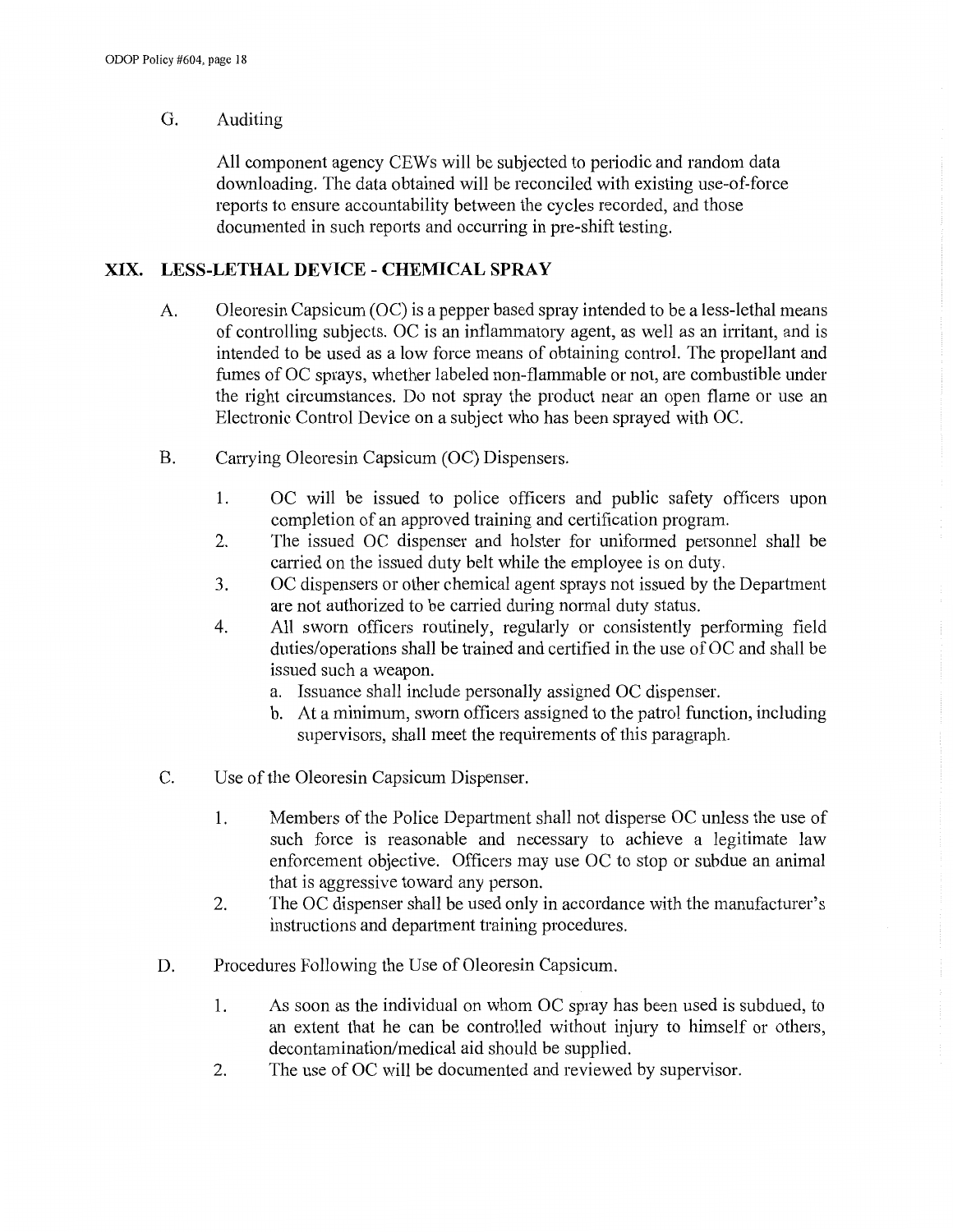E. Specifications. The department will only issue chemical agent/defensive spray products that contain oleoresin capsicum as the only active ingredient. This does not preclude the use of products containing marking dyes but does preclude the use of products containing tear gas such as CS ( orthochlorobenzalmalonitrile) or CN ( alphachloracetaphenone ).

#### XX. **EXPANDABLE BATON**

- A. The ASP brand expandable baton and the Peacekeeper baton are the less-lethal impact devices authorized for use.
- B. Carrying the Expandable Baton.
	- 1. The Expandable Baton will be issued to police officers upon their completion of an approved training and certification program. The carrying of the baton is optional.
	- 2. Police Officers who choose to carry the baton shall also have the option to wear the expandable baton on their duty belt or carry the baton elsewhere by means approved by the institution Chief of Police (e.g., external body armor/vest, or in a patrol vehicle).
	- 3. Impact devices not issued by the Department are not authorized to be carried during normal duty status.
	- 4. All sworn officers routinely, regularly or consistently performing field duties/operations shall be trained and certified in the use of the baton and shall be issued such a weapon.
		- a. Issuance shall include personally assigned batons.
		- b. At a minimum, sworn officers assigned to the patrol function, including supervisors, shall meet the requirements of this paragraph.
- C. Use of the Expandable Baton.
	- 1. The authorized impact device may be used only when the use of such force is reasonable and necessary to achieve a legitimate law enforcement objective. The impact device shall be used in accordance with department training and procedures.
	- 2. Head strikes are prohibited.
- D. Procedures Following the Use of the Expandable Baton
	- 1. Medical attention shall be provided for those who have been struck by an impact device.
	- 2. The use of the Expandable Baton will be documented and reviewed by a supervisor.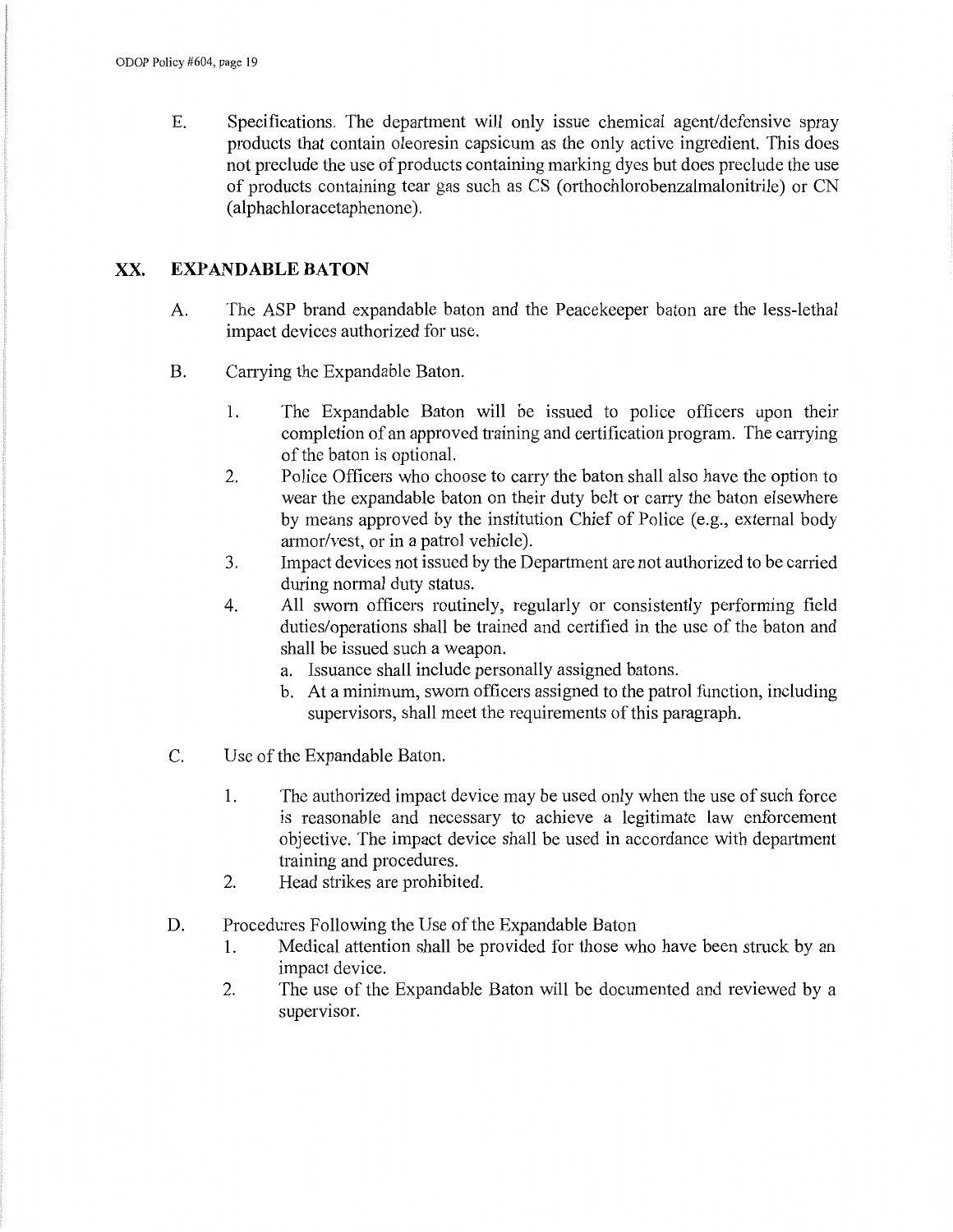#### **XXI. LESS-LETHAL WEAPONS-SPECIALTY IMP ACT MUNITIONS**

- A. Less lethal munitions are extended range impact projectiles designed to safely incapacitate potentially dangerous person(s) from a distance that minimizes the danger to officers and citizens. The only use of less lethal munitions is to achieve a legitimate law enforcement objective when such force is both reasonable and necessary. Officers are not authorized to deploy less lethal munitions until completing an approved training and certification program
- B. Projectiles are fired or launched for the purpose of encouraging compliance and to overcome resistance with a reduced likelihood of causing death or serious bodily injury. The authorized less lethal munitions consist of products that can be deployed from a designated 40mm launcher or a designated 12-gauge shotgun. These munitions products include smoke, flexible baton, OC, marking and training rounds.
	- 1. Less lethal shotguns are 12-gauge shotguns exclusively designated for use with less lethal munitions products. These shotguns shall be specifically and clearly marked to distinguish them for less lethal use only. Examples of distinguishing markings could include painting the stock and forearm grip a bright color such as orange, yellow or green.
	- 2. Prior to firing less lethal rounds from either a 12-gauge shotgun or 40mm launcher, police personnel shall:

Visually and manually inspect the breech and magazine or cylinder of the weapon to ensure that all ammunition has been removed from the weapon; and

Load the less lethal munition into the weapon, visually inspecting each round prior to insertion, ensuring that the ammunition which is being loaded is the correct less lethal munitions; and

Whenever possible, a second officer shall observe and verify all stages of the unloading of the weapon and the loading of all less lethal munitions.

Less lethal launchers or munitions not issued by the Department are not authorized to be carried during normal duty status.

- 3. When deploying less lethal munitions, the prefened target areas are the arms, shoulders, thighs, knees, or shins of the subject. The operator should not intentionally target the head/neck, thorax, heart, groin, or spine of the subject.
- 4. Procedures following the use of less lethal munitions:

a. Medical attention shall be provided for those who have been struck by the less lethal munitions. EMS will be called as soon as the related scene is safe and secure.

b. The use of the less lethal munition will be documented and reviewed by a supervisor as per this policy.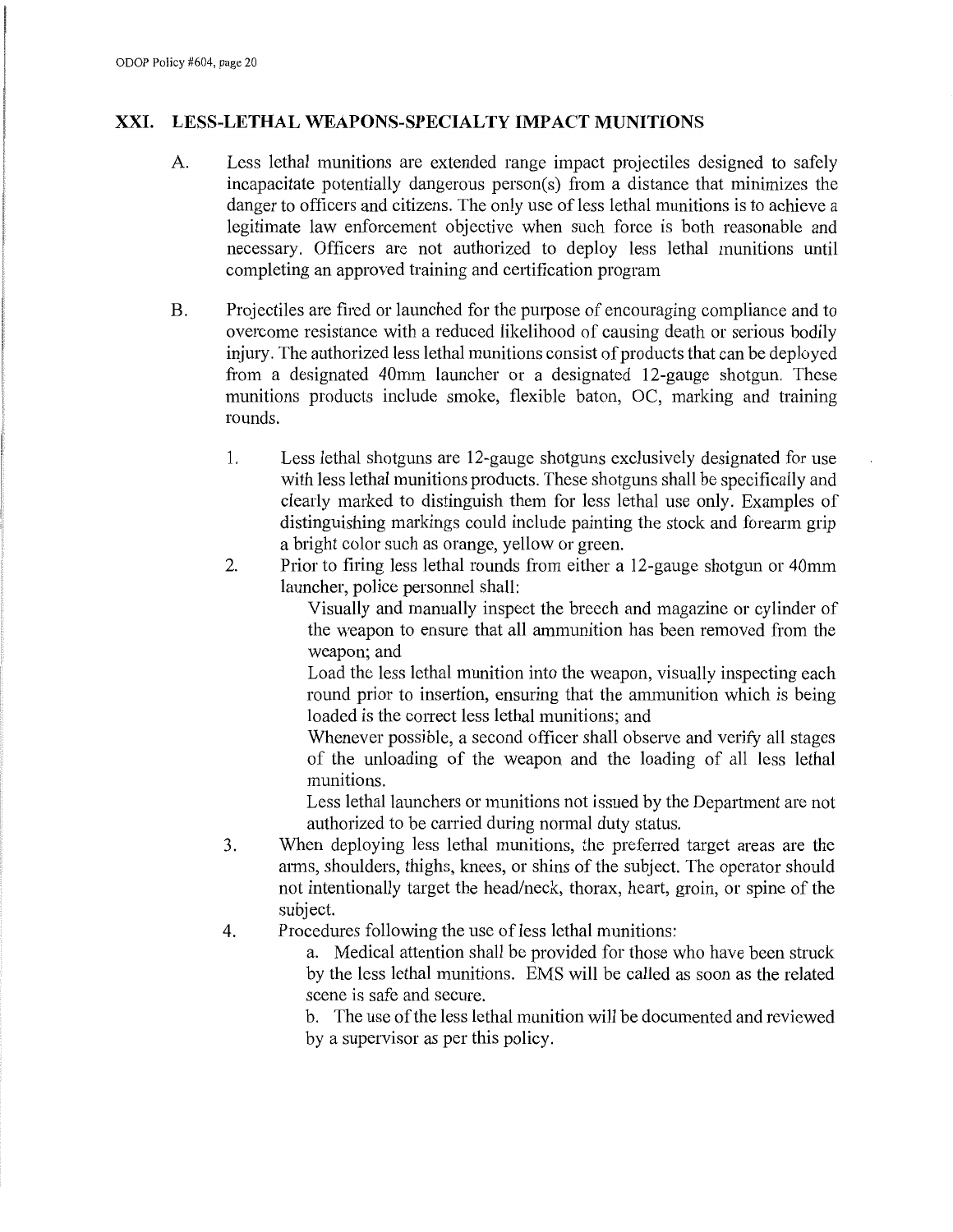- 5. The acquisition, deployment or employment of less lethal munitions as a use of force alternative for institution police departments is optional and the adoption or implementation of such options shall be exclusively at the discretion of the institution Chief of Police.
- 6. The use of less lethal munitions by the University of Texas System Police Rapid Response Team (SRRT) shall be governed by the provisions of ODOP Policy 742 - System Rapid Response Team.

#### **XXII. LESS-LETHAL WEAPONS TRAINING**

- A. The department shall conduct biennial documented proficiency demonstrations and training on authorized less lethal force weapons/tools. The training should be conducted by a certified instructor.
- B. Proficiency demonstrations with and use of force policy training on the Taser CEW and less lethal munition weapons should be conducted at least annually.
- C. A police officer or public safety officer who fails to demonstrate proficiency with a less lethal weapon may not resume their duties until acceptable proficiency has been demonstrated. A remedial training protocol will be crafted by an Instructor. The remedial training will take place that day. A record of that failure to demonstrate proficiency, the remedial training protocol and training results will be provided to the Director of Police.

#### **XXIII. WEAPONS INSPECTIONS**

- A. All newly acquired weapons will be inspected and tested upon delivery to the agency.
	- B. Inspection Criteria.
		- 1. Firearms will be checked for proper functioning to include test firing, proper cycling, magazine ejection and mechanical operation.
		- 2. ASP batons will be inspected for general appearance and mechanical functioning as noted in the Expandable Baton Weapon Inspection Record.
		- 3. O.C. Canisters will be inspected for intact safety seals, nozzle obstructions and appropriate weight as noted in the Oleoresin Capsicum Weapon Inspection Record. Intact seals are only required on delivery from the vendor/supplier. Officers may elect to break the seal, once the canister is issued.
		- 4. Electronic Control Devices will be checked for proper functioning to include test firing, removal and attachment of cartridges, proper functioning of safety devices and proper functioning of the software and CID.
		- 5. Less lethal weapons will be checked for proper functioning to include test firing, proper cycling, magazine ejection and mechanical operation.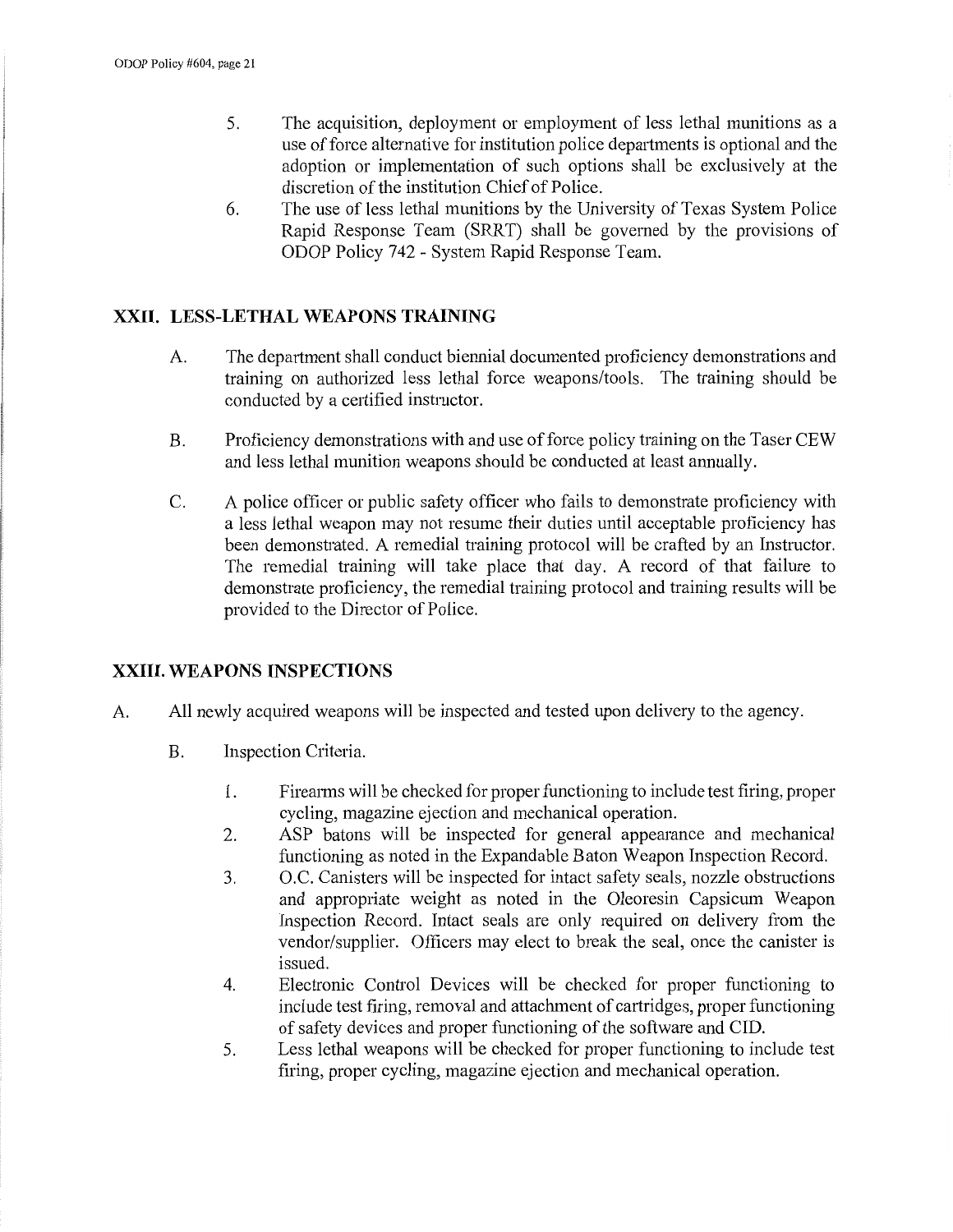- 6. Weapons not passing an initial inspection will be returned to the vendor and/or manufacturer for replacement or repair.
- C. Inspection Records.
	- 1. Inspections will be documented on the appropriate weapon inspection form.
	- 2. Inspection records for departmentally and personally owned weapons/tools will be maintained by the training component.
- D. Departmental Weapons.
	- 1. All weapons will be inspected before issue to department personnel.
	- 2. Annually, during firearms qualifications, a qualified instructor will complete an inspection for each firearm with which an officer qualifies and document such inspection on the appropriate weapon inspection record.
	- 3. Annually, an ASP baton instructor will complete an inspection for each ASP baton issued and document such inspection on the appropriate weapon inspection record.
	- 4. Annually, an O.C. instructor will complete an inspection for each O.C. canister issued and document such inspection on the appropriate weapon inspection record.
	- 5. Weapons that fail to pass an inspection will not be returned to the officer. A copy of the inspection record will be forwarded to the Proficiency Officer responsible for the weapon along with any relevant information conceiving the failed inspection. The weapon will be returned to the armory until repairs are made. Officers will be issued another weapon, which has passed the applicable inspection before returning to duty.
- E. Personally Owned Weapons.
	- 1. All weapons will be inspected before authorization to cany.
	- 2. Annually, or whenever an officer presents a firearm for qualification, the qualified weapons instructor will inspect the weapon.
- F. Officers who fail to comply with the required inspection, or who owns a weapon that fails to pass inspection, will have the authorization to carry immediately revoked. Authorization to cany may not be reinstated until the weapon passes inspection.

Michael J. Heidingsfield

Director of Police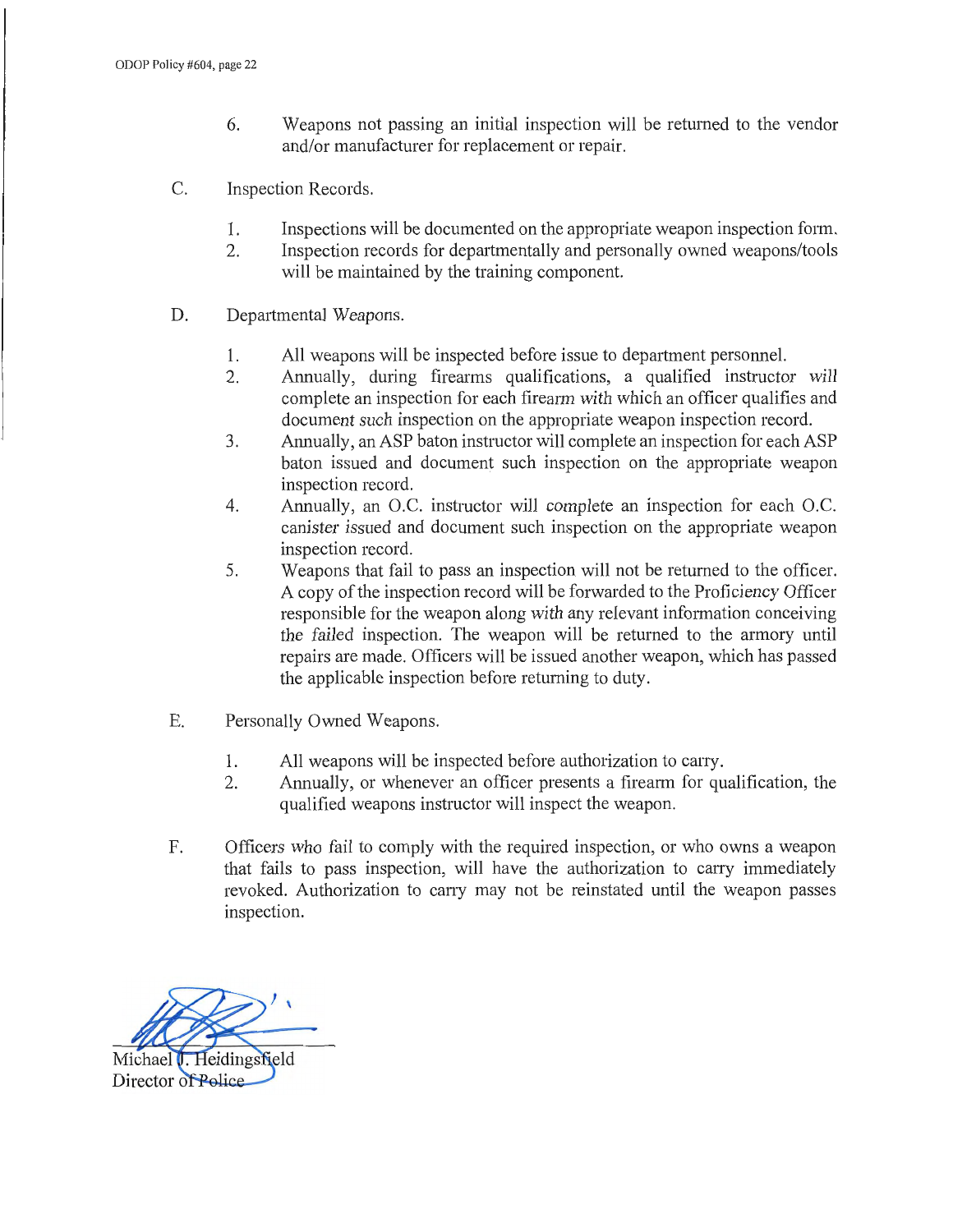#### Changes / Amendments since last publication

Revision of language of Paragraph XX. B. 2. This change from required to optional carrying of the expandable baton reflects the request of the institution Chiefs of Police to acknowledge those officers who cannot operationally accommodate the wearing of the baton on the uniform outer belt, while at the same time maintaining the capacity of the departments to deploy officers trained with batons should the need arise. July 14, 2021

Addition of language in Paragraph III. B. to authorize Glock MOS versions and Duty Pistol Miniaturized Red Dot Systems and to VIII.A. to update authorized holster systems to accommodate. February 10, 2020

Revision of language in XIII. to clarify the appointment of Firearms Proficiency Officer. February 10, 2020

Addition of language to XVII to specify conditions for qualifications in conjunction with firearms training. Februaiy 10, 2020

Addition of language to XVIII. to clarify procedures following, reporting and for auditing the use of CEWs. February 10, 2020

Revision of language in XVII A4 clarifying the progression of firearms qualifications, training, and practice. September 5, 2019

Addition of Paragraph XXI to add the option of less lethal munitions as another alternative to the use of deadly force and to enhance the array of less lethal solutions available in response to acts of violence and threatened violence against UTSP officers. The acquisition, deployment or employment of less lethal munitions is the prerogative of/and entirely at the discretion of the institution Chief of Police. In response to requests from several Chiefs of Police to explore this alternative, the UTSP Academy conducted extensive research on this program, including field trips to other law enforcement agencies within Texas and relied on extended pilot and trial experiences of several of our institution police departments with less lethal munitions. August 4, 2016

Revision to Paragraph XX to add the Peacekeeper Baton as a less-than lethal impact device authorized for use and throughout to remove exclusive reference to ASP baton. August 1, 2019

Addition of Paragraph V.E.8 to authorize fixed blade knife cany by certain officers. July 18, 2019

Revision of language in Section IX.E, modified after consultation with the UT System Office of General Counsel to ensure compliance with the 2016 statutory changes regarding the open carry of handguns by concealed handgun licensees. July 18, 2016

Revision of language in Section III B.3. to add requirement for 5.5 lb. disconnect, III C. to add .308, Patrol Rifle and 5.56 NATO/.223 or .308 semiautomatic Precision Rifle to the allowable shoulder firearms and to add Optic magnifier or scope not to exceed 5x to the allowable attachments. Addition of Paragraph III.C. 6 to specify trigger requirements for all patrol rifles. March 5, 2015

Revision of language in II referencing the sections where the intermediate weapons are defined. Sections were changed to reference XVIII, XIX, and XX due to the addition of three sections noted below. October 30, 2014

Addition of sections XIII, XIV, and XV identifying the positions and responsibilities of a Range Safety Officer, Firearms Instructor, and Rangemaster, respectively. October 30, 2014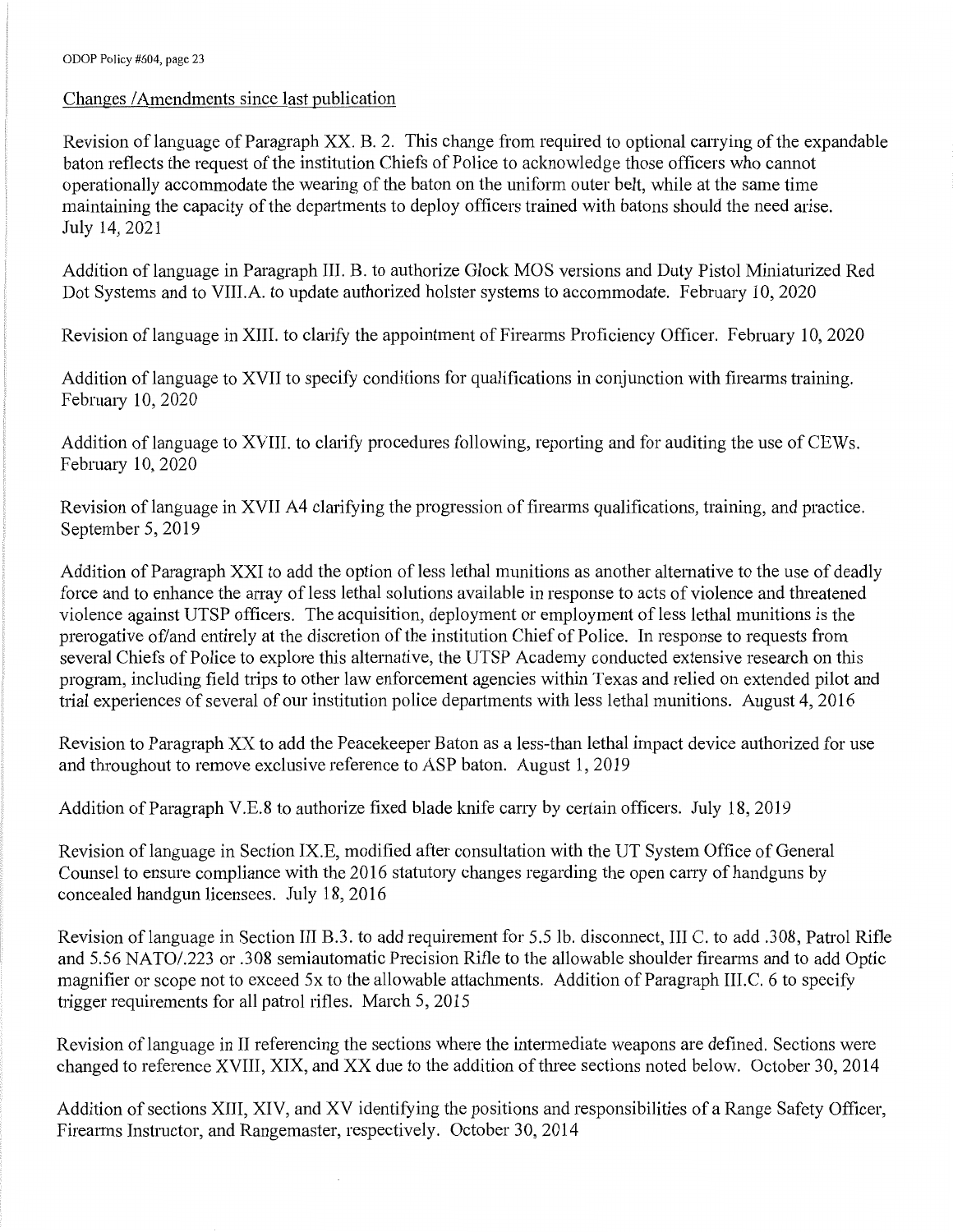Revision of language in XVII D. 1 to ensure that officers that fail to qualify on their first attempt have a second attempt the same day. October 30, 2014

Addition of language in XVII E. 3 requiring a report to the UTSP Rangemaster in the event an officer fails to qualify on their first attempt. October 30, 2014

Revision oflanguage in Paragraph I to ensure officers are sufficiently trained. September 5, 2014

Addition of Paragraph III. B. 3. authorizing the use of Glock models 26 and 27 for officers assigned primarily to non-uniformed assignments. September 5, 2014

Addition of Paragraph VIII. D authorizing the use of a combination magazine pouch to carry both pistol and rifle magazines in tandem. June 12, 2014

Addition of Paragraph III C. 5, approving the use of Battery Assist Levers, Ambidextrous Safeties, and Extended Charging Handles. January 10, 2014

Revision of Paragraph VIII C. The word *additional* was added to indicate that the magazine in the pistol did not meet the intent of the policy. January 10, 2014

Addition of language to Paragraph XIV A. To clarify that all commissioned officers will qualify with all weapons that the institution utilizes including pistols, patrol rifles, and shotguns. January 10, 2014

Revision to Paragraph XIV C. Addition of phrase *prior to or in conjunction with* added to indicate that institutions could complete the 604 exam prior to going to the range. The use of PowerDMS and other electronic means is acceptable. January 10, 2014

Addition of Paragraph XV C. 10 to insure that the officers know that in an emergency or officer safety situation, the device could be stopped. January 10, 2014

Addition of Paragraph XVI B. 4 to insure officers cany all three intermediate weapons as each has its own specific benefit. January 10, 2014

Addition of Paragraph XVII B. 4 to insure officers carried all three intermediate weapons as each has its own specific benefit. January 10, 2014

Revision of Paragraph XIX C. 2 The contents of XIX C. 2 and 3 were combined with *departmentally and personally* owned weapons inspections records being maintained by the *training component* as opposed to the quartermaster component. January 10, 2014.

Addition of Paragraph XV, E. which prohibits the use of an CEW or Taser against a trainee. July 18, 2013.

Addition of Paragraph III. E. which forbids the use of weapons capable of firing in other than conventional semi-auto capacity unless otherwise approved by the Director of Police. July 9, 2013.

Addition of Paragraph V. C., D.  $\&$  E which provides permission for the carrying of folding and fixed blade knives, under specified conditions. July 9, 2013.

Addition of Paragraphs XV. B. 4. a)  $\&$  b) which requires the training, certifying and issuance of CEW/ECDs, July 9, 2013.